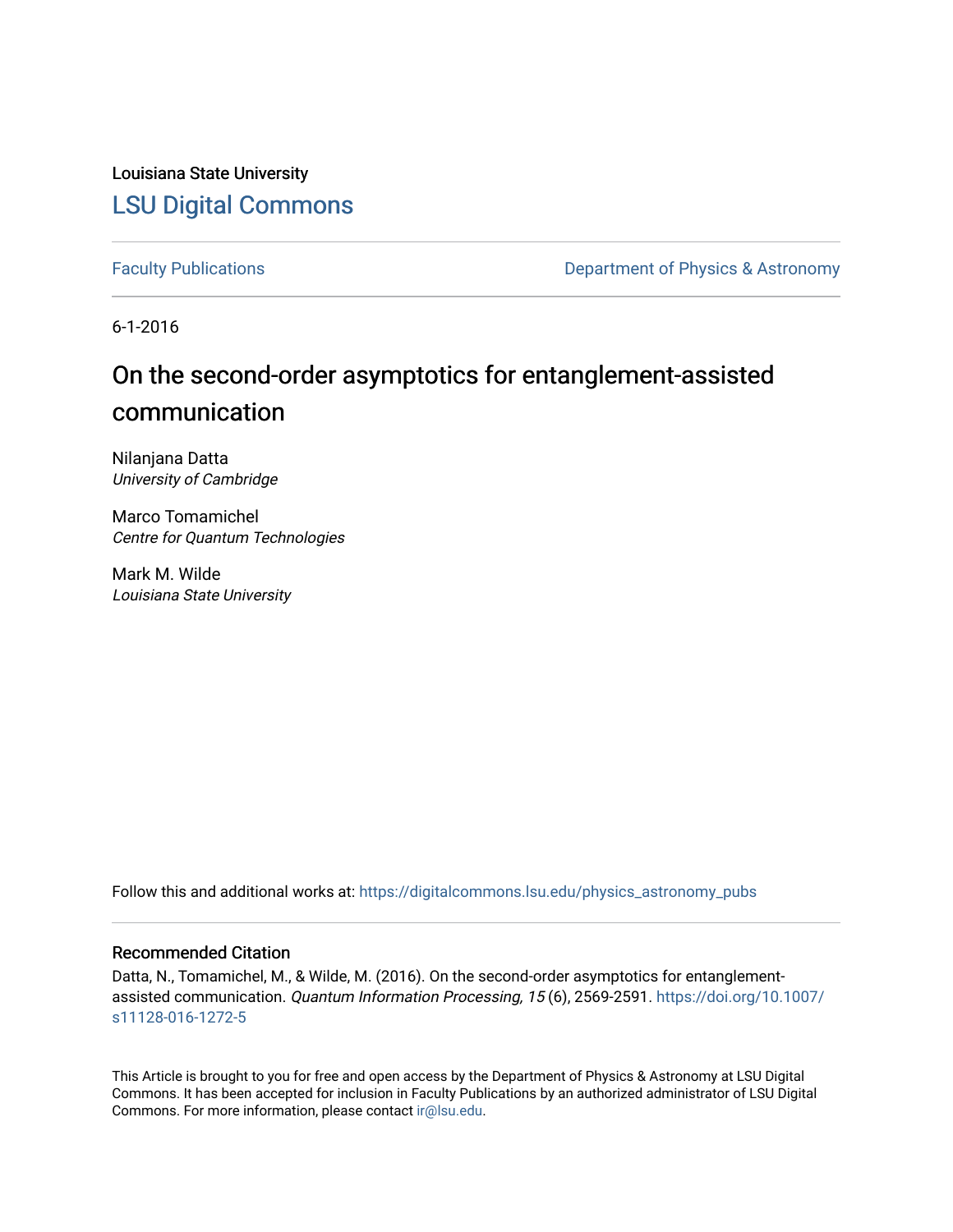## On the Second-Order Asymptotics for Entanglement-Assisted Communication

Nilanjana Datta<sup>∗</sup> Marco Tomamichel† Mark M. Wilde‡

August 8, 2018

#### Abstract

The entanglement-assisted classical capacity of a quantum channel is known to provide the formal quantum generalization of Shannon's classical channel capacity theorem, in the sense that it admits a single-letter characterization in terms of the quantum mutual information and does not increase in the presence of a noiseless quantum feedback channel from receiver to sender. In this work, we investigate second-order asymptotics of the entanglement-assisted classical communication task. That is, we consider how quickly the rates of entanglement-assisted codes converge to the entanglement-assisted classical capacity of a channel as a function of the number of channel uses and the error tolerance. We define a quantum generalization of the mutual information variance of a channel in the entanglement-assisted setting. For covariant channels, we show that this quantity is equal to the channel dispersion, and thus completely characterize the convergence towards the entanglement-assisted classical capacity when the number of channel uses increases. Our results also apply to entanglement-assisted quantum communication, due to the equivalence between entanglement-assisted classical and quantum communication established by the teleportation and super-dense coding protocols.

## 1 Introduction

Let us consider the transmission of classical information through a memoryless quantum channel. If the sender and receiver initially share entangled states which they may use in their communication protocol, then the information transmission is said to be *entanglement-assisted*. The entanglementassisted classical capacity  $C_{ea}(\mathcal{N})$  of a quantum channel  $\mathcal N$  is defined to be the maximum rate at which a sender and receiver can communicate classical information with vanishing error probability by using the channel  $N$  as many times as they wish and by using an arbitrary amount of shared entanglement of an arbitrary form. For a noiseless quantum channel, the entanglement-assisted classical capacity is twice as large as its unassisted one, an enhancement realized by the superdense coding protocol [\[BW92\]](#page-19-0). This is in stark contrast to the setting of classical channels where additional shared randomness or entanglement does not increase the capacity.

<sup>∗</sup> Statistical Laboratory, Centre for Mathematical Sciences, University of Cambridge, Wilberforce Road, Cambridge CB3 0WB, UK

<sup>†</sup>Centre for Quantum Technologies, National University of Singapore, Singapore 117543, Singapore, and School of Physics, The University of Sydney, Sydney, Australia

<sup>‡</sup>Hearne Institute for Theoretical Physics, Department of Physics and Astronomy, Center for Computation and Technology, Louisiana State University, Baton Rouge, Louisiana 70803, USA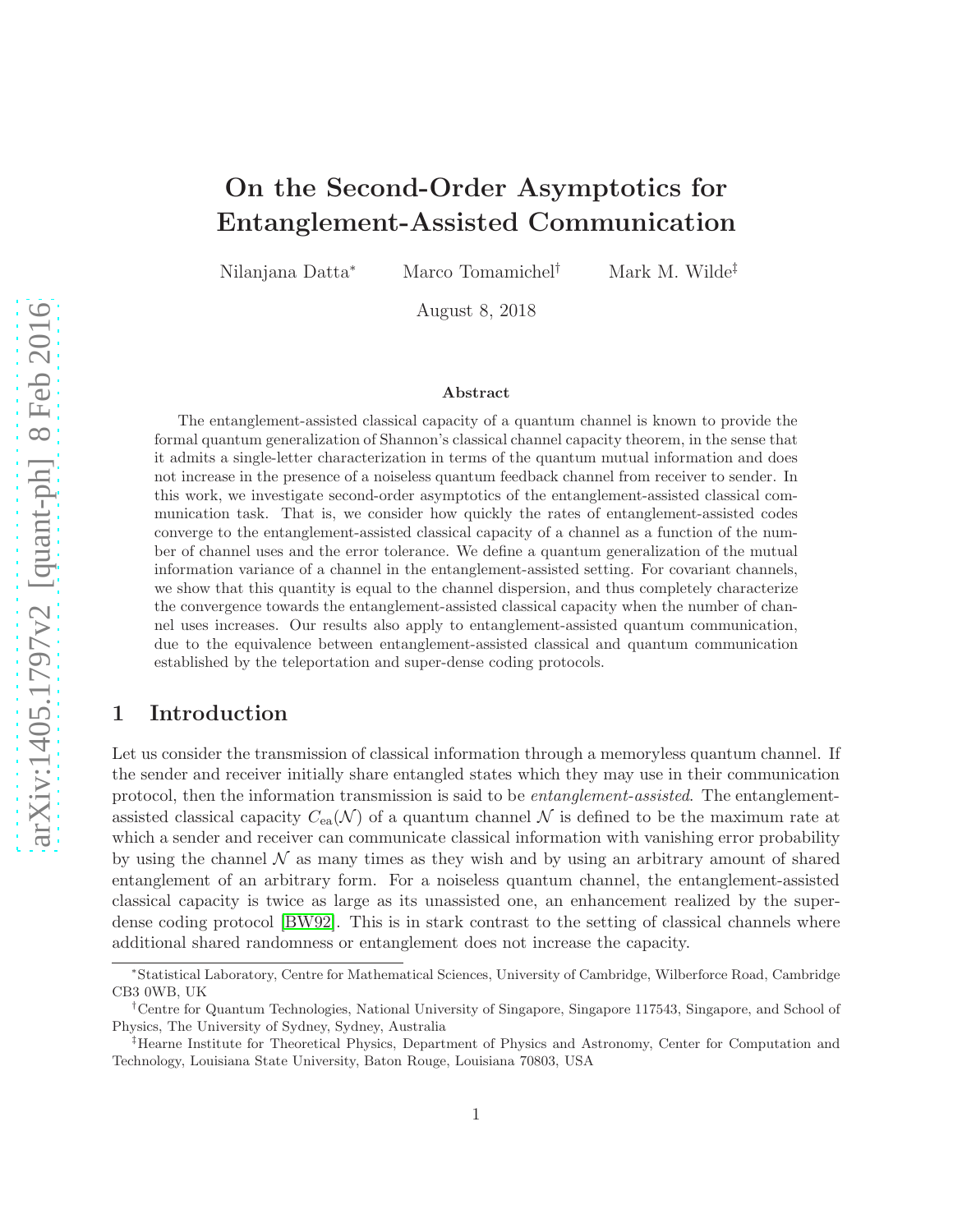Similarly, for a noisy quantum channel, the presence of entanglement as an auxiliary resource can also lead to an enhancement of its classical capacity [\[BSST99,](#page-18-0) [BSST02\]](#page-18-1). Somewhat surprisingly, entanglement assistance is advantageous even for some entanglement-breaking channels [\[HSR03\]](#page-20-0), such as depolarizing channels with sufficiently high error probability. Bennett, Shor, Smolin and Thapliyal [\[BSST02\]](#page-18-1) proved that the entanglement-assisted classical capacity  $C_{ea}(\mathcal{N})$  of a quantum channel  $\mathcal N$  is given by a remarkably simple, single-letter formula in terms of the quantum mutual information (defined in the following section). This is in contrast to the unassisted classical capacity of a quantum channel [\[Hol02b,](#page-20-1) [SW97\]](#page-20-2), for which the best known general expression involves a regularization of the Holevo formula over infinitely many instances of the channel [\[Has09\]](#page-19-1). The regularization renders the explicit evaluation of the capacity for a general quantum channel intractable. The formula for the entanglement-assisted capacity is formally analogous to Shannon's well-known formula [\[Sha48\]](#page-20-3) for the capacity of a discrete memoryless classical channel, which is given in terms of the mutual information between the channel's input and output. The entanglement-assisted capacity does not increase under the presence of a noiseless quantum feedback channel from receiver to sender [\[Bow04\]](#page-18-2), much like the capacity of a classical channel does not increase in the presence of a noiseless classical feedback link [\[Sha56\]](#page-20-4).

The formula for  $C_{ea}(\mathcal{N})$  derived in [\[BSST99\]](#page-18-0), however, is only relevant if the channel is available for as many uses as the sender and receiver wish, with there being no correlations in the noise acting on its successive inputs.<sup>[1](#page-2-0)</sup> To see this, let us consider the practical scenario in which a memoryless channel is used a finite number *n* times, and let  $\mathcal{N}^n \equiv \mathcal{N}^{\otimes n}$ . Let  $\log M_{\text{ea}}^*(\mathcal{N}^n, \varepsilon)$  denote the maximum number of bits of information that can be transmitted through  $n$  uses of the channel via an entanglement-assisted communication protocol, such that the average probability of failure is no larger than  $\varepsilon \in (0,1)$ . Then [\[BSST99\]](#page-18-0) and the strong converse [\[BDH](#page-18-3)+14, [BCR11\]](#page-18-4) imply that

$$
\lim_{n \to \infty} \frac{1}{n} \log M_{\text{ea}}^*(\mathcal{N}^n, \varepsilon) = C_{\text{ea}}(\mathcal{N}).\tag{1.1}
$$

The strong converse from [\[GW15\]](#page-19-2) implies that

$$
\log M_{\text{ea}}^*(\mathcal{N}^n, \varepsilon) = nC_{\text{ea}}(\mathcal{N}) + O(\sqrt{n}),\tag{1.2}
$$

for all  $\varepsilon \in (0,1)$ . The results of [\[CMW14\]](#page-19-3) imply that this same expansion holds even when noiseless quantum feedback communication is allowed from receiver to sender.

We are interested in investigating the behavior of  $M^*_{ea}(\mathcal{N}^n, \varepsilon)$  for large but finite n as a function of  $\varepsilon$ . In this paper, we derive a lower bound on  $\log M_{\text{ea}}^*(\mathcal{N}^n, \varepsilon)$ , for any fixed value of  $\varepsilon \in (0, 1)$ and  $n$  large enough, of the following form:

$$
\log M_{\text{ea}}^*(\mathcal{N}^n, \varepsilon) \ge nC_{\text{ea}}(\mathcal{N}) + \sqrt{n}b + O(\log n). \tag{1.3}
$$

The coefficient b that we identify in this paper constitutes a second-order coding rate. The secondorder coding rate obtained here depends on the channel as well as on the allowed error threshold  $\varepsilon$ , and we obtain an explicit expression for it in Theorem [3.](#page-5-0) In addition, we conjecture that in fact  $\log M_{\text{ea}}^*(\mathcal{N}^n, \varepsilon) = nC_{\text{ea}}(\mathcal{N}) + \sqrt{n} b + o(\sqrt{n})$  for all quantum channels. We show that this conjecture is true for the class of *covariant channels* [\[Hol02b\]](#page-20-1).

Our lower bound on  $\log M_{\text{ea}}^*(\mathcal{N}^n, \varepsilon)$  resembles the asymptotic expansion for the maximum number of bits of information which can be transmitted through  $n$  uses of a generic discrete, memoryless

<span id="page-2-0"></span><sup>&</sup>lt;sup>1</sup>In other words, the channel is assumed to be *memoryless*.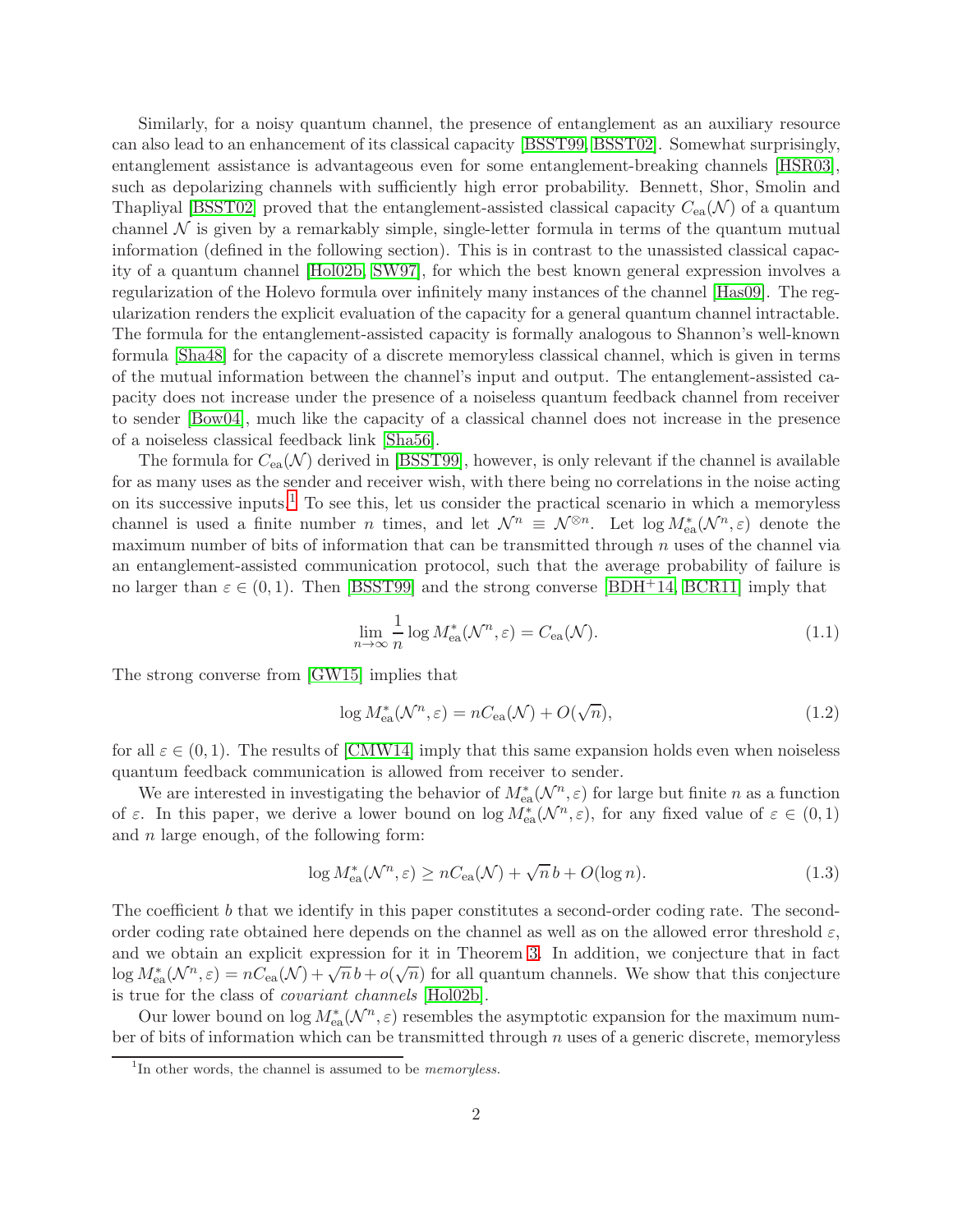*classical* channel W, with an average probability of error no larger than  $\varepsilon$ , denoted log  $M^*(W^n, \varepsilon)$ . The latter was first derived by Strassen in 1962 [\[Str62\]](#page-20-5) and refined by Hayashi [\[Hay09\]](#page-19-4) as well as Polyanskiy, Poor and Verdú [\[PPV10\]](#page-20-6). It is given by

<span id="page-3-0"></span>
$$
\log M^*(\mathcal{W}^n, \varepsilon) = nC(\mathcal{W}) + \sqrt{nV_{\varepsilon}(\mathcal{W})} \Phi^{-1}(\varepsilon) + o(\sqrt{n}), \tag{1.4}
$$

where  $\mathcal{W}^n$  denotes n uses of the channel,  $C(\mathcal{W})$  is its capacity given by Shannon's formula [\[Sha48\]](#page-20-3),  $\Phi^{-1}$  is the inverse of the cumulative distribution function of a standard normal random variable, and  $V_{\varepsilon}(\mathcal{W})$  is a property of the channel (which depends on  $\varepsilon$ ) called its  $\varepsilon$ -*dispersion* [\[PPV10\]](#page-20-6). The right hand side of [\(1.4\)](#page-3-0) is called the *Gaussian approximation* of  $\log M^*(W^n, \varepsilon)$ . This result has recently been generalized to classical coding for quantum channels [\[TT15\]](#page-21-0) and it was shown that a formula reminiscent of [\(1.4\)](#page-3-0) also holds for the classical capacity of quantum channels with product inputs. In fact, the Gaussian approximation is a common feature of the second-order asymptotics for optimal rates of many other quantum information processing tasks such as data compression, communication, entanglement manipulation and randomness extraction (see, e.g., [\[TH13,](#page-21-1) [KH13,](#page-20-7) [TT15,](#page-21-0) [DL15\]](#page-19-5) and references therein).

Even though we focus our presentation throughout on entanglement-assisted classical communication, we would like to point out that all of the results established in this paper apply to entanglement-assisted quantum communication as well. This is because the protocols of teleportation [\[BBC](#page-18-5)+93] and super-dense coding [\[BW92\]](#page-19-0) establish an equivalence between entanglementassisted classical and quantum communication. This equivalence was noted in early work on entanglement-assisted communication [\[BSST99\]](#page-18-0). That this equivalence applies at the level of individual codes is a consequence of the development, e.g., in Appendix B of [\[LM15\]](#page-20-8), and as a result, the equivalence applies to second-order asymptotics as well. This point has also been noted in [\[TBR15\]](#page-20-9).

Finally, we note that a one-shot lower bound on  $M_{ea}^*(\mathcal{N}, \varepsilon)$  has already been derived in [\[DH13\]](#page-19-6). Moreover, in [\[MW14\]](#page-20-10) a one-shot upper bound was obtained. Even though these bounds converge in first order to the formula for the capacity obtained by Bennett *et al.* [\[BSST02\]](#page-18-1), neither of these works deals with characterizing second-order asymptotics.

This paper is organized as follows. Section [2](#page-3-1) introduces the necessary notation and definitions. Section [3](#page-5-1) presents our main theorem and our conjecture. The proof of the theorem is given in Section [4.](#page-6-0) In Section [4,](#page-6-0) we also provide a proof of our conjecture for the case of covariant channels. We end with a discussion of open questions in Section [5,](#page-16-0) summarizing the problems encountered when trying to prove the converse for general channels.

## <span id="page-3-1"></span>2 Notations and Definitions

Let  $\mathcal{B}(\mathcal{H})$  denote the algebra of linear operators acting on a finite-dimensional Hilbert space  $\mathcal{H}$ . Let  $\mathcal{P}(\mathcal{H}) \subset \mathcal{B}(\mathcal{H})$  be the set of positive semi-definite operators, and let  $\mathcal{D}(\mathcal{H}) \subset \mathcal{P}(\mathcal{H})$  denote the set of *quantum states* (density matrices),  $\mathcal{D}(\mathcal{H}) := \{ \rho \in \mathcal{P}(\mathcal{H}) : \text{Tr } \rho = 1 \}.$  We denote the dimension of a Hilbert space  $\mathcal{H}_A$  by |A| and write  $\mathcal{H}_A \simeq \mathcal{H}_{A'}$  when  $\mathcal{H}_A$  and  $\mathcal{H}_{A'}$  are isomorphic, i.e., if  $|A| = |A'|$ . A quantum state  $\psi$  is called pure if it is rank one; in this case, we associate with it an element  $|\psi\rangle \in \mathcal{H}$  such that  $\psi = |\psi\rangle \langle \psi|$ . The set of *pure quantum states* is denoted  $\mathcal{D}_*(\mathcal{H})$ .

For a bipartite operator  $\omega_{AB} \in \mathcal{B}(\mathcal{H}_A \otimes \mathcal{H}_B)$ , let  $\omega_A := \text{Tr}_B(\omega_{AB})$  denote its restriction to the subsystem A, where  $\text{Tr}_B$  denotes the partial trace over B. Let  $I_A$  denote the identity operator on  $\mathcal{H}_A$ , and let  $\pi_A := I_A/|A|$  be the completely mixed state in  $\mathcal{D}(\mathcal{H}_A)$ .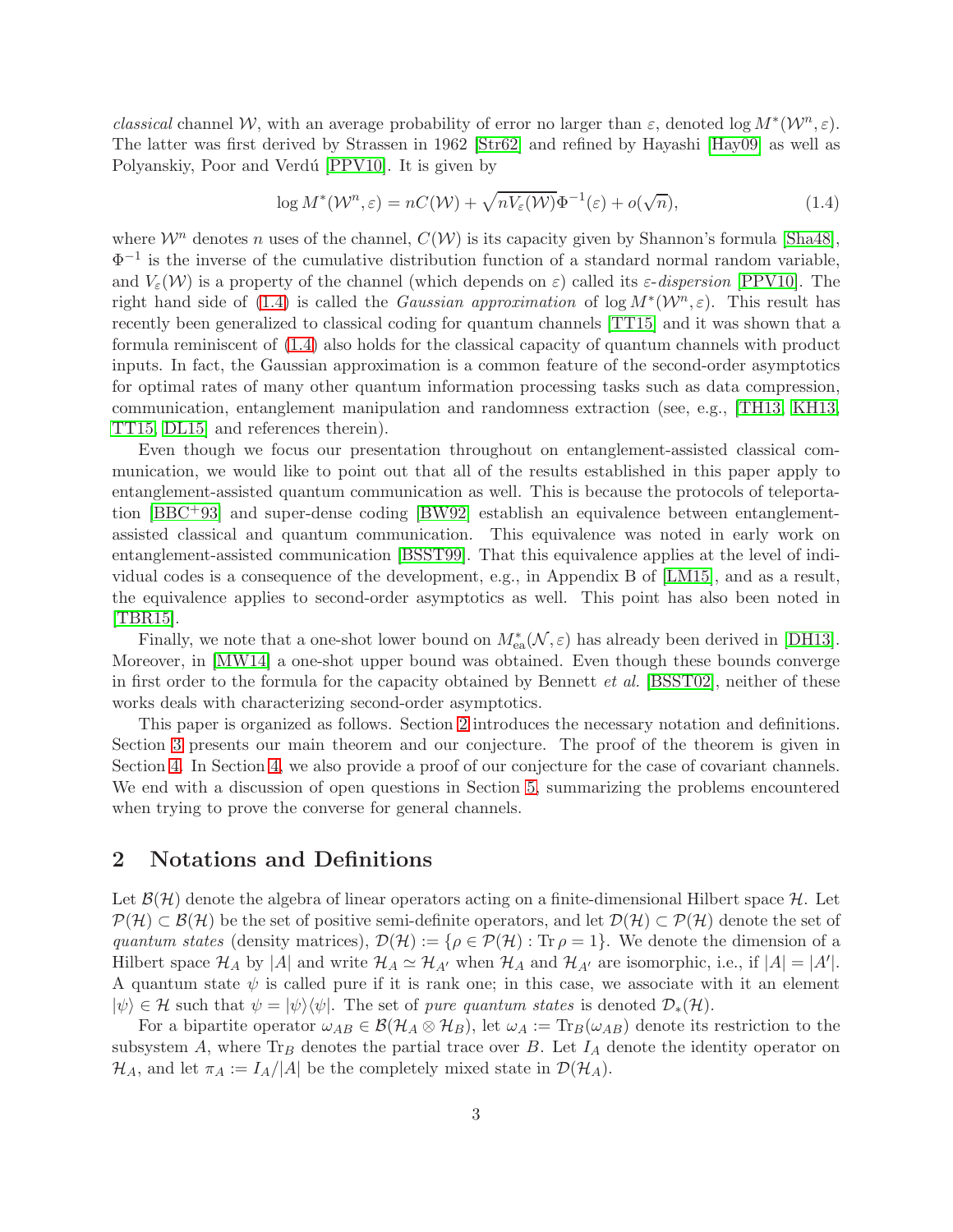A *positive operator-valued measure* (POVM) is a set  $\{\Lambda_A^x\}_{x \in \mathcal{X}} \subset \mathcal{P}(\mathcal{H}_A)$  such that  $\sum_{x \in \mathcal{X}} \Lambda_A^x =$  $I_A$ , where X denotes any index set. We use the convention that  $\mathcal{E}_{A\to B}$  refers to a *completely positive trace-preserving* (CPTP) map  $\mathcal{E}_{A\to B}$ :  $\mathcal{B}(\mathcal{H}_A) \to \mathcal{B}(\mathcal{H}_B)$ . We call such maps *quantum channels* in the following. The identity map on  $\mathcal{B}(\mathcal{H}_A)$  is denoted id<sub>A</sub>.

We employ the cumulative distribution function for a standard normal random variable:

$$
\Phi(a) := \frac{1}{\sqrt{2\pi}} \int_{-\infty}^{a} dx \exp\left(-\frac{x^2}{2}\right).
$$
\n(2.1)

and its inverse  $\Phi^{-1}(\varepsilon) := \sup \{a \in \mathbb{R} \mid \Phi(a) \leq \varepsilon\}.$ 

#### 2.1 Entanglement-Assisted Codes

We consider entanglement-assisted classical (EAC) communication through a noisy quantum channel, given by a CPTP map  $\mathcal{N}_{A\rightarrow B}$ . The sender (Alice) and the receiver (Bob) initially share an arbitrary pure state  $|\varphi_{A'B'}\rangle$ , where without loss of generality we assume that  $\mathcal{H}_{A'} \simeq \mathcal{H}_{B'}$ , the system  $A'$  being with Alice and the system  $B'$  with Bob. The goal is to transmit classical messages from Alice to Bob, labelled by the elements of an index set  $\mathcal{M}$ , through  $\mathcal{N}_{A\rightarrow B}$ .

Without loss of generality, any EAC communication protocol can be assumed to have the following form: Alice encodes her classical messages into states of the system  $A'$  in her possession. Let the encoding CPTP map corresponding to message  $m \in \mathcal{M}$  be denoted by  $\mathcal{E}_{A',A}^m$ . Alice then sends the system A through  $\mathcal{N}_{A\to B}$  to Bob. Subsequently, Bob performs a POVM  $\{\Lambda_{BB'}^m\}_{m\in\mathcal{M}}$  on the system  $BB'$  in his possession. This yields a classical register M which contains his inference  $\hat{m} \in \mathcal{M}$  of the message sent by Alice.

The above defines an *EAC code* for the quantum channel  $\mathcal{N}_{A\rightarrow B}$ , which consists of a quadruple

<span id="page-4-0"></span>
$$
\mathcal{C} = \left\{ \mathcal{M}, \, |\varphi_{A'B'}\rangle, \, \{ \mathcal{E}_{A'\to A}^m \}_{m\in\mathcal{M}}, \, \{ \Lambda_{BB'}^m \}_{m\in\mathcal{M}} \right\}.
$$

The size of a code is denoted as  $|\mathcal{C}| = |\mathcal{M}|$ . The average probability of error for  $\mathcal{C}$  on  $\mathcal{N}_{A\to B}$  is

$$
p_{\text{err}}(\mathcal{N}_{A\to B}, \mathcal{C}) := \Pr[M \neq \widehat{M}] = 1 - \frac{1}{|\mathcal{M}|} \sum_{m} \text{Tr}\left(\Lambda_{BB'}^{m} \mathcal{N}_{A\to B} \otimes \text{id}_{B'}\left(\mathcal{E}_{A'\to A}^{m} \otimes \text{id}_{B'}(\varphi_{A'B'})\right)\right). (2.3)
$$

The following quantity describes the maximum size of an EAC code for transmitting classical information through a single use of  $\mathcal{N}_{A\rightarrow B}$  with average probability of error at most  $\varepsilon$ .

**Definition 1.** Let  $\varepsilon \in (0,1)$  and  $\mathcal{N} \equiv \mathcal{N}_{A\rightarrow B}$  be a quantum channel. We define

$$
M_{\text{ea}}^*(\mathcal{N}, \varepsilon) := \max \left\{ m \in \mathbb{N} \, \middle| \, \exists \mathcal{C} : |\mathcal{C}| = m \land p_{\text{err}}(\mathcal{N}, \mathcal{C}) \le \varepsilon \right\},\tag{2.4}
$$

where  $\mathcal C$  is a code as prescribed in  $(2.2)$ .

We are particularly interested in the quantity  $M_{ea}^{*}(\mathcal{N}^{n}, \varepsilon)$ , where  $n \in \mathbb{N}$  and  $\mathcal{N}^{n} \equiv \mathcal{N}_{A^{n} \to B^{n}}^{n}$  $\mathcal{N}_{A_1\to B_1}\otimes\ldots\otimes\mathcal{N}_{A_n\to B_n}$  is the *n*-fold memoryless repetition of  $\mathcal{N}$ .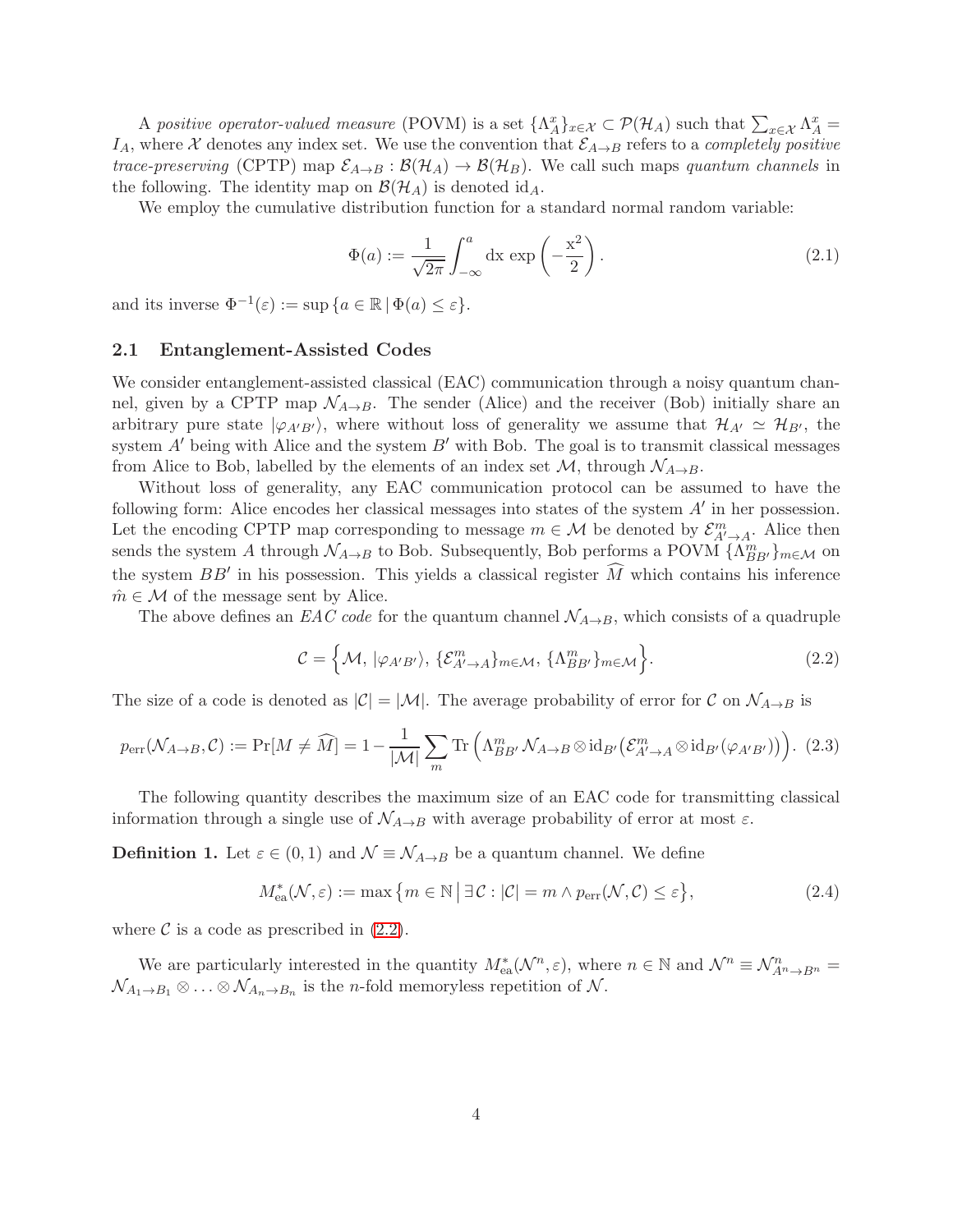#### 2.2 Information Quantities

For a pair of positive semi-definite operators  $\rho$  and  $\sigma$  with supp  $\rho \subset \text{supp }\sigma$ , the *quantum relative entropy* and the *relative entropy variance* [\[Li14,](#page-20-11) [TH13\]](#page-21-1) are respectively defined as follows:[2](#page-5-2)

$$
D(\rho \|\sigma) := \text{Tr} \left[ \rho \left( \log \rho - \log \sigma \right) \right], \quad \text{and} \tag{2.5}
$$

$$
V(\rho||\sigma) := \text{Tr}\left[\rho \left(\log \rho - \log \sigma - D(\rho||\sigma)\right)^2\right].\tag{2.6}
$$

For a bipartite state  $\rho_{AB}$ , let us define the *mutual information*  $I(A : B)_{\rho} := D(\rho_{AB}||\rho_A \otimes \rho_B)$ . Similarly, we define the *mutual information variance*  $V(A:B)_{\rho} := V(\rho_{AB}||\rho_A \otimes \rho_B)$ .

The EAC capacity of a quantum channel  $\mathcal N$  is defined as

<span id="page-5-3"></span>
$$
C_{\text{ea}}(\mathcal{N}) := \lim_{\varepsilon \to 0} \limsup_{n \to \infty} \frac{1}{n} \log M_{\text{ea}}^*(\mathcal{N}^n, \varepsilon). \tag{2.7}
$$

Bennett, Shor, Smolin and Thapliyal [\[BSST02\]](#page-18-1) established that the EAC capacity for a quantum channel  $\mathcal{N} \equiv \mathcal{N}_{A\rightarrow B}$  satisfies

$$
C_{\text{ea}}(\mathcal{N}) = \max_{\psi_{AA'}} I(A':B)_{\omega}, \qquad \text{where} \quad \omega_{A'B} = \mathcal{N}_{A \to B} \otimes \text{id}_{A'}(\psi_{AA'}), \tag{2.8}
$$

and the maximum is taken over all  $\psi_{AA'} \in \mathcal{D}_*(\mathcal{H}_A \otimes \mathcal{H}_{A'})$  with  $\mathcal{H}_{A'} \simeq \mathcal{H}_A$ . Its proof was later simplified by Holevo [\[Hol02a\]](#page-19-7), and an alternative proof was given in [\[HDW08\]](#page-19-8).

In analogy with [\[TT15\]](#page-21-0), the following definitions will be used to characterize our lower bounds on the second-order asymptotic behavior of  $M^*_{\text{ea}}(\mathcal{N}^n, \varepsilon)$ .

**Definition 2.** Let  $\mathcal{N} \equiv \mathcal{N}_{A\rightarrow B}$  be a quantum channel. The set of *capacity achieving resource states* on  $\mathcal N$  is defined as

<span id="page-5-4"></span>
$$
\Pi(\mathcal{N}) := \underset{\psi_{AA'}}{\arg \max} I(A' : B)_{\omega} \subseteq \mathcal{D}_{*}(\mathcal{H}_{A} \otimes \mathcal{H}_{A'}),
$$
\n(2.9)

where  $\omega_{A'B}$  is given in [\(2.8\)](#page-5-3). The *minimal mutual information variance* and the *maximal mutual information variance* of  $N$  are respectively defined as

$$
V_{\text{ea,min}}(\mathcal{N}) := \min_{\psi_{AA'}} V(A':B)_{\omega} \quad \text{and} \quad V_{\text{ea,max}}(\mathcal{N}) := \max_{\psi_{AA'}} V(A':B)_{\omega}, \quad (2.10)
$$

where the optimizations are over  $\psi_{AA'} \in \Pi(\mathcal{N})$  and  $\omega_{A'B}$  is given in [\(2.8\)](#page-5-3).

## <span id="page-5-1"></span>3 Results

Our main result is stated in the following theorem, which provides a second-order lower bound on the maximum number of bits of classical message which can be transmitted through  $n$  independent uses of a noisy channel via an entanglement-assisted protocol, for any given allowed error threshold.

<span id="page-5-0"></span>**Theorem 3.** Let  $\varepsilon \in (0,1)$  and let  $\mathcal{N} \equiv \mathcal{N}_{A\rightarrow B}$  be a quantum channel. Then,

$$
\log M_{\text{ea}}^*(\mathcal{N}^n, \varepsilon) \ge \begin{cases} nC_{\text{ea}}(\mathcal{N}) + \sqrt{nV_{\text{ea,min}}(\mathcal{N})} \ \Phi^{-1}(\varepsilon) + K(n; \mathcal{N}, \varepsilon) & \text{if } \varepsilon < \frac{1}{2} \\ nC_{\text{ea}}(\mathcal{N}) + \sqrt{nV_{\text{ea,max}}(\mathcal{N})} \ \Phi^{-1}(\varepsilon) + K(n; \mathcal{N}, \varepsilon) & \text{else} \end{cases} \tag{3.1}
$$

*where*  $K(n; \mathcal{N}, \varepsilon) = O(\log n)$ *.* 

<span id="page-5-2"></span><sup>2</sup>All logarithms in this paper are taken to base two.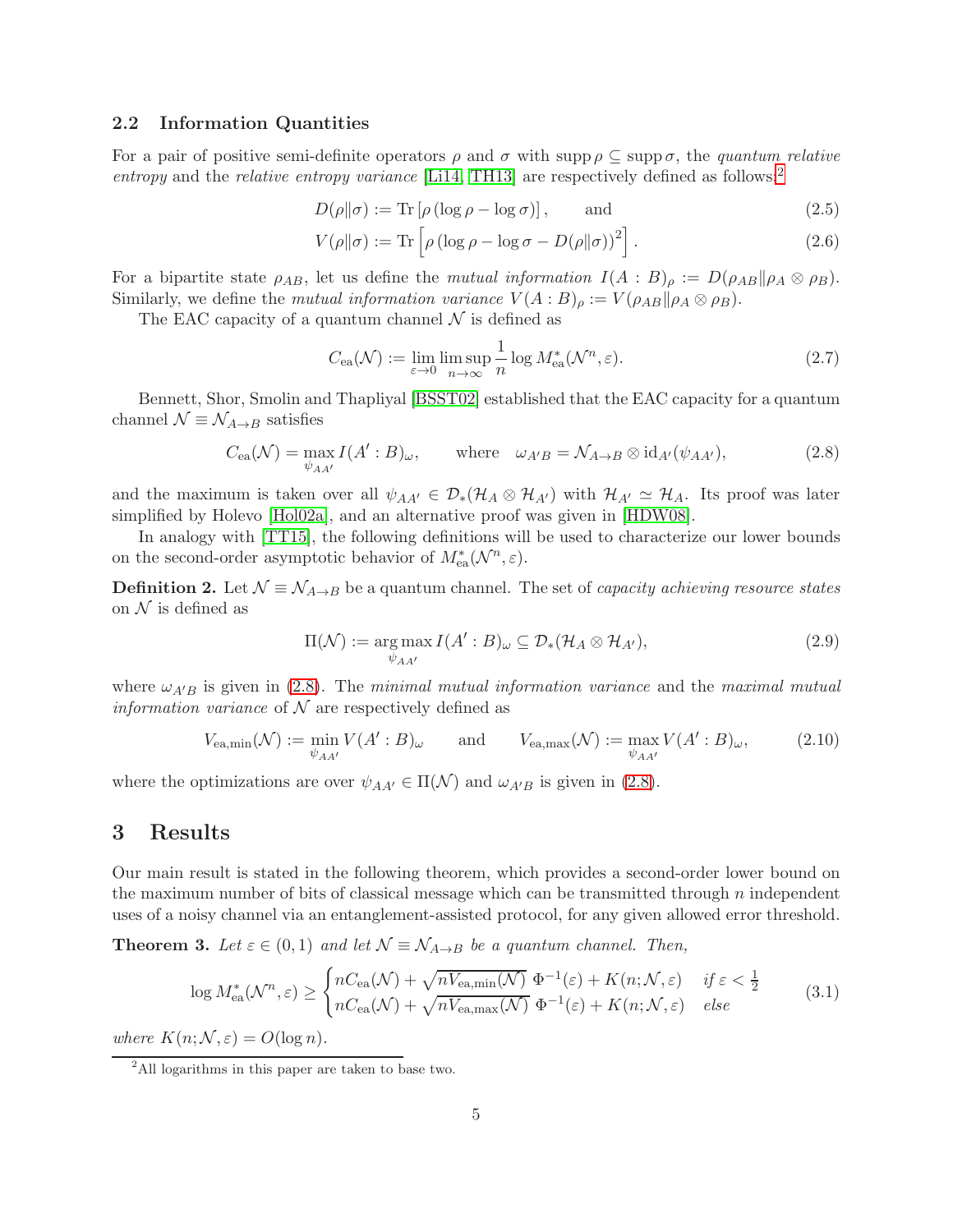The proof of Theorem [3](#page-5-0) is split into two parts, Proposition [11](#page-9-0) in Section [4.2](#page-9-1) and Proposition [14](#page-12-0) in Section [4.3.](#page-12-1) We first derive a one-shot lower bound on  $\log M_{\text{ea}}^*(\mathcal{N}, \varepsilon)$  using a coding scheme that is a one-shot version of the coding scheme given in [\[HDW08\]](#page-19-8) and reviewed in [\[Wil13,](#page-21-2) Sec. 20.4]. Our one-shot bound is expressed in terms of an entropic quantity called the hypothesis testing relative entropy [\[WR12\]](#page-21-3), which has its roots in early work on the quantum Stein's lemma [\[HP91\]](#page-20-12) (see Section [4.1](#page-6-1) for a definition). The relation between classical coding over a quantum channels and binary quantum hypothesis testing was first pointed out by Hayashi and Nagaoka [\[HN03\]](#page-19-9).

An asymptotic expansion for this quantity for product states was derived independently by Tomamichel and Hayashi [\[TH13\]](#page-21-1) and Li [\[Li14\]](#page-20-11), and we make use of this to obtain our lower bound on  $\log M_{\rm ea}^*(\mathcal{N}^n, \varepsilon)$  in the second step.

Remark 4. In particular, Theorem [3](#page-5-0) establishes that

$$
\liminf_{n \to \infty} \frac{1}{\sqrt{n}} \Big( \log M_{\text{ea}}^*(\mathcal{N}^n, \varepsilon) - nC_{\text{ea}}(\mathcal{N}) \Big) \ge \begin{cases} \sqrt{V_{\text{ea,min}}(\mathcal{N})} \ \Phi^{-1}(\varepsilon) & \text{if } \varepsilon < \frac{1}{2} \\ \sqrt{V_{\text{ea,max}}(\mathcal{N})} \ \Phi^{-1}(\varepsilon) & \text{else} \end{cases} \tag{3.2}
$$

In analogy with [\[PPV10,](#page-20-6) Eq. (221)] and [\[TT15,](#page-21-0) Rm. 4], we define the EAC  $\varepsilon$ -channel dispersion, for  $\varepsilon \in (0,1) \setminus \{\frac{1}{2}\}\$ as

$$
V_{\text{ea},\varepsilon}(\mathcal{N}) := \limsup_{n \to \infty} \frac{1}{n} \left( \frac{\log M_{\text{ea}}^*(\mathcal{N}^n, \varepsilon) - nC_{\text{ea}}(\mathcal{N})}{\Phi^{-1}(\varepsilon)} \right)^2.
$$
 (3.3)

Theorem [3](#page-5-0) shows that  $V_{ea,\varepsilon}(\mathcal{N}) \leq V_{ea,\min}(\mathcal{N})$  if  $\varepsilon < \frac{1}{2}$  and  $V_{ea,\varepsilon}(\mathcal{N}) \geq V_{ea,\max}(\mathcal{N})$  if  $\varepsilon > \frac{1}{2}$ .

This leads us to the following conjecture:

<span id="page-6-2"></span>**Conjecture 5.** We conjecture that [\(3.1\)](#page-5-4) is an equality with  $K(n; \mathcal{N}, \varepsilon) = o(\sqrt{n})$ . In particular, *we conjecture that the EAC* ε*-channel dispersion satisfies*

$$
V_{\text{ea},\varepsilon}(\mathcal{N}) = \begin{cases} V_{\text{ea,min}}(\mathcal{N}) & \text{if } \varepsilon < \frac{1}{2} \\ V_{\text{ea,max}}(\mathcal{N}) & \text{else} \end{cases} \tag{3.4}
$$

*and, thus,*  $\log M_{\text{ea}}^*(\mathcal{N}^n, \varepsilon) = nC_{\text{ea}}(\mathcal{N}) + \sqrt{nV_{\text{ea},\varepsilon}(\mathcal{N})} \Phi^{-1}(\varepsilon) + o(\sqrt{n}).$ 

We show that Conjecture [5](#page-6-2) is true for the class of covariant quantum channels. This follows essentially from an analysis by Matthews and Wehner [\[MW14\]](#page-20-10) which we recapitulate in Section [4.4](#page-14-0) and the asymptotic expansion of the hypothesis testing relative entropy.

## <span id="page-6-1"></span><span id="page-6-0"></span>4 Proofs

#### 4.1 Technical Preliminaries

For given orthonormal bases  $\{|i_A\rangle\}_{i=1}^d$  and  $\{|i_B\rangle\}_{i=1}^d$  in isomorphic Hilbert spaces  $\mathcal{H}_A \simeq \mathcal{H}_B \simeq \mathcal{H}$ of dimension  $d$ , we define a maximally entangled state of Schmidt rank  $d$  to be

$$
|\Phi_{AB}\rangle := \frac{1}{\sqrt{d}} \sum_{i=1}^{d} |i_A\rangle \otimes |i_B\rangle.
$$
 (4.1)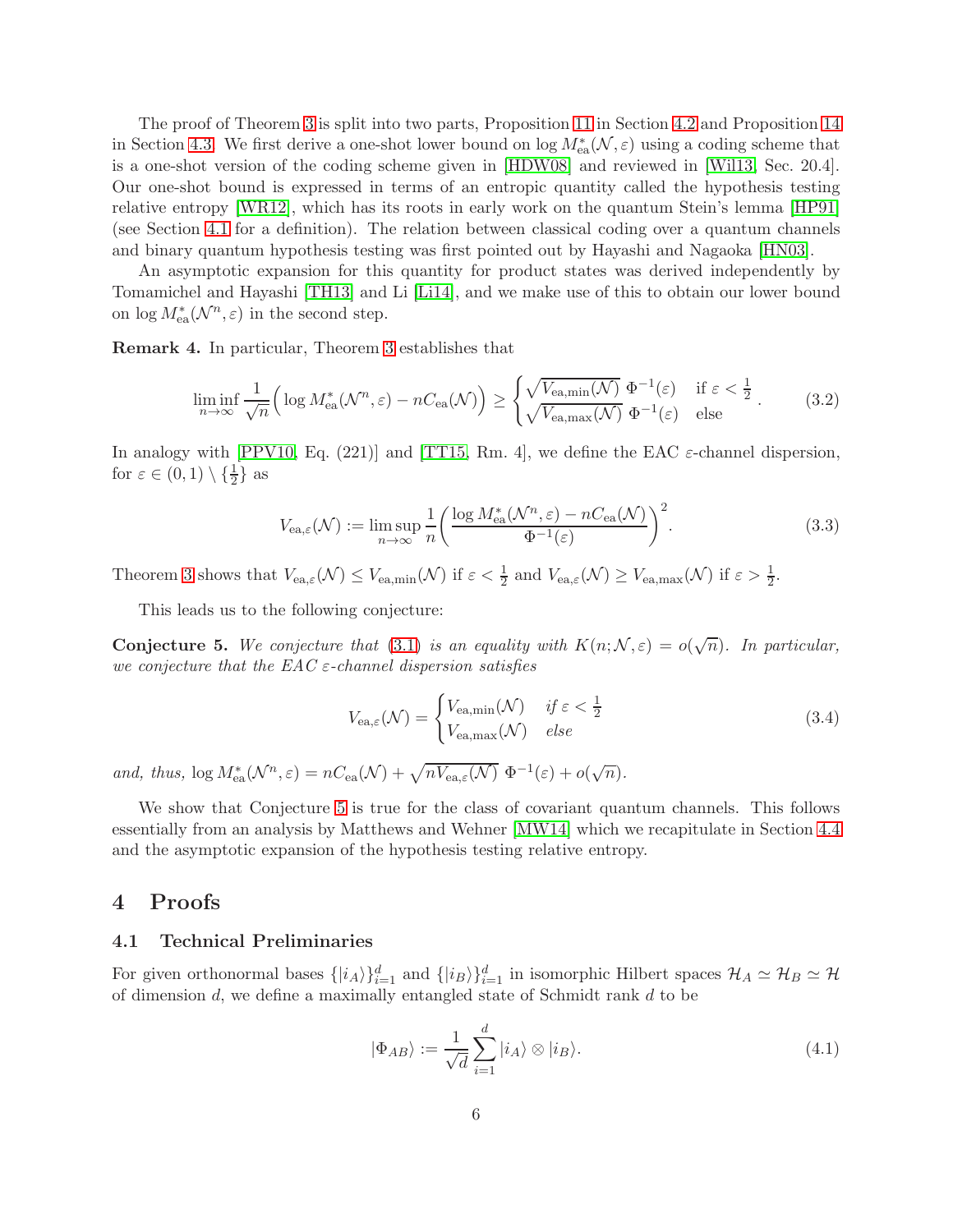Note that if  $d = 1$  then  $|\Phi_{AB}\rangle$  is a product state. We often make use of the following identity ("transpose trick"): for any operator  $M$ ,

<span id="page-7-2"></span>
$$
(M_A \otimes I_B)|\Phi_{AB}\rangle = (I_A \otimes M_B^T)|\Phi_{AB}\rangle,\tag{4.2}
$$

where  $M_B^T := \sum_{i,j=1}^d |i\rangle_B \langle j|_A M_A |i\rangle_A \langle j|_B$  denotes the transpose.

#### 4.1.1 Distance Measures

The *trace distance* between two states  $\rho$  and  $\sigma$  is given by

$$
\frac{1}{2} \|\rho - \sigma\|_1 = \max_{0 \le Q \le I} \text{Tr}\left(Q(\rho - \sigma)\right) = \text{Tr}\left[\{\rho \ge \sigma\}(\rho - \sigma)\right] \tag{4.3}
$$

where  $\{\rho \geq \sigma\}$  denotes the projector onto the subspace where the operator  $\rho - \sigma$  is positive semidefinite. The fidelity of  $\rho$  and  $\sigma$  is defined as

<span id="page-7-0"></span>
$$
F(\rho, \sigma) := \left\| \sqrt{\rho} \sqrt{\sigma} \right\|_1. \tag{4.4}
$$

For a pair of pure states  $\phi$  and  $\psi$ , the trace distance and fidelity satisfy the following relation:

$$
\frac{1}{2} \|\phi - \psi\|_1 = \sqrt{1 - F^2(\phi, \psi)}.
$$
\n(4.5)

#### 4.1.2 Relative Entropies for One-Shot Analysis

We will phrase our one-shot bounds in terms of the following relative entropy.

**Definition 6.** Let  $\varepsilon \in (0,1)$ ,  $\rho \in \mathcal{D}(\mathcal{H})$  and  $\sigma \in \mathcal{P}(\mathcal{H})$ . Then, the *hypothesis testing relative entropy* [\[WR12\]](#page-21-3) is defined as

$$
D_H^{\varepsilon}(\rho \| \sigma) := -\log \beta_{\varepsilon}(\rho \| \sigma), \tag{4.6}
$$

where

<span id="page-7-3"></span>
$$
\beta_{\varepsilon}(\rho \| \sigma) := \min \left\{ \text{Tr}(Q\sigma) : 0 \le Q \le I \wedge \text{Tr}(Q\rho) \ge 1 - \varepsilon \right\}. \tag{4.7}
$$

Note that when  $\sigma \in \mathcal{D}(\mathcal{H}), \beta_{\varepsilon}(\rho||\sigma)$  has an interpretation as the smallest type-II error of a hypothesis test between  $\rho$  and  $\sigma$ , when the type-I error is at most  $\varepsilon$ . The following lemma lists some properties of  $D_H^{\varepsilon}(\rho\|\sigma)$ .

<span id="page-7-1"></span>**Lemma 7.** Let  $\varepsilon \in (0,1)$ . The hypothesis testing relative entropy has the following properties:

- *1. For any*  $\rho \in \mathcal{D}(\mathcal{H}), \sigma' \geq \sigma \geq 0$  *we have*  $D^{\varepsilon}_{H}(\rho \|\sigma) \geq D^{\varepsilon}_{H}(\rho \|\sigma').$
- 2. For any  $\rho \in \mathcal{D}(\mathcal{H}), \sigma \ge 0, \alpha > 0$ , we have  $D^{\varepsilon}_{H}(\rho \| \alpha \sigma) = D^{\varepsilon}_{H}(\rho \| \sigma) \log \alpha$ .
- *3. For any classical-quantum state*

$$
\rho_{XB} = \sum_{x \in \mathcal{X}} p(x)|x\rangle\langle x| \otimes \rho_B^x \in \mathcal{D}(\mathcal{H}_X \otimes \mathcal{H}_B),\tag{4.8}
$$

*for any*  $\sigma_X = \sum_{x \in \mathcal{X}} q(x)|x\rangle\langle x|$  *(with*  $\{p(x)\}_{x \in \mathcal{X}}$  *and*  $\{q(x)\}_{x \in \mathcal{X}}$  *probability distributions on*  $\mathcal{X}$ *), and for any*  $\sigma_B \in \mathcal{D}(\mathcal{H}_B)$ *, we have* 

$$
D_H^{\varepsilon}(\rho_{XB} \| \sigma_X \otimes \sigma_B) \ge \min_{x \in \mathcal{X}} D_H^{\varepsilon}(\rho_B^x \| \sigma_B), \tag{4.9}
$$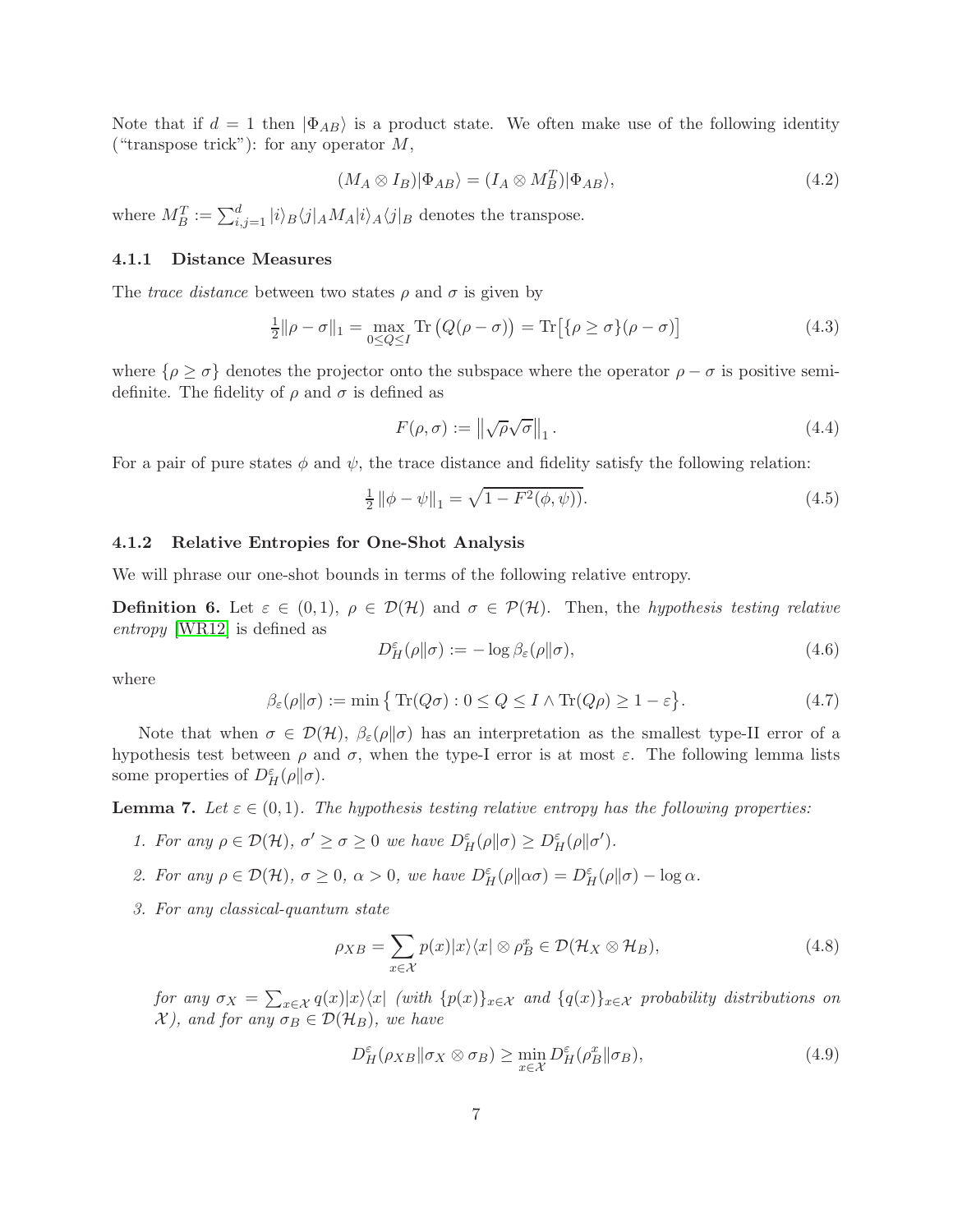*4. For any*  $\delta \in (0, 1-\varepsilon)$ ,  $\rho, \rho' \in \mathcal{D}(\mathcal{H})$  with  $\frac{1}{2} \|\rho - \rho'\|_1 \leq \delta$ , and  $\sigma \in \mathcal{P}(\mathcal{H})$ , we have  $D_H^{\varepsilon}(\rho' \|\sigma) \leq$  $D_H^{\varepsilon+\delta}$  $_{H}^{\varepsilon+\delta}(\rho\|\sigma).$ 

Properties 1–3 can be verified by close inspection and we omit their proofs.

*Proof of Property 4.* Consider Q to be the operator achieving the minimum in the definition of  $\beta_{\varepsilon}(\rho' \| \sigma)$ , i.e.

$$
D_H^{\varepsilon}(\rho' \| \sigma) = -\log \text{Tr}(Q\sigma) \quad \text{and} \quad \text{Tr}(Q\rho') \ge 1 - \varepsilon. \tag{4.10}
$$

From [\(4.3\)](#page-7-0), we have  $\text{Tr}\left[Q(\rho'-\rho)\right] \leq \frac{1}{2}$  $\frac{1}{2} \|\rho - \rho'\|_1 \leq \delta$ . Hence,  $\text{Tr}(Q\rho) \geq \text{Tr}(Q\rho') - \frac{1}{2}$  $\frac{1}{2} \|\rho - \rho'\|_1 \geq$  $1 - \varepsilon - \delta$ , and

$$
D_H^{\varepsilon}(\rho' \| \sigma) \le \max_{\substack{0 \le Q' \le I \\ \text{Tr}(Q' \rho) \ge 1 - \varepsilon - \delta}} \left[ -\log \text{Tr}(Q' \sigma) \right] = D_H^{\varepsilon + \delta}(\rho \| \sigma), \tag{4.11}
$$

which concludes the proof.

The following result, established independently in [\[TH13,](#page-21-1) Eq. (34)] and [\[Li14\]](#page-20-11), plays a central role in our analysis.

<span id="page-8-2"></span>**Lemma 8** ([\[TH13,](#page-21-1) [Li14\]](#page-20-11)). *Let*  $\varepsilon \in (0,1)$  *and let*  $\rho, \sigma \in \mathcal{D}(\mathcal{H})$ *. Then,* 

$$
D_H^{\varepsilon}(\rho^{\otimes n}||\sigma^{\otimes n}) = nD(\rho||\sigma) + \sqrt{nV(\rho||\sigma)}\Phi^{-1}(\varepsilon) + O(\log n). \tag{4.12}
$$

Two other generalized relative entropies which are relevant for our analysis are the *collision relative entropy* and the *information-spectrum relative entropy* [\[TH13,](#page-21-1) Def. 8]. For any pair of positive semi-definite operators  $\rho$  and  $\sigma$  satisfying the condition supp  $\rho \subseteq \text{supp }\sigma$ , they are respectively defined as follows:

$$
D_2(\rho \| \sigma) := \log \left( \text{Tr} \left( \sigma^{-1/4} \rho \sigma^{-1/4} \right)^2 \right), \tag{4.13}
$$

and, for any  $\varepsilon \in (0,1)$ ,

$$
D_s^{\varepsilon}(\rho \| \sigma) := \sup \left\{ R \mid \text{Tr} \left( \rho \{ \rho \le 2^R \sigma \} \right) \le \varepsilon \right\},\tag{4.14}
$$

where we write  $A \geq B$  if  $A - B$  is positive semidefinite. The following result, proved in [\[BG14,](#page-18-6) Thm. 4], relates these quantities.

**Lemma 9** ([\[BG14\]](#page-18-6)). *Let*  $\varepsilon, \lambda \in (0,1)$  *and*  $\rho, \sigma \in \mathcal{D}(\mathcal{H})$ *. Then,* 

<span id="page-8-0"></span>
$$
2^{D_2(\rho||\lambda\rho + (1-\lambda)\sigma)} \ge (1-\varepsilon) \left[\lambda + (1-\lambda)2^{-D_s^{\varepsilon}(\rho||\sigma)}\right]^{-1}.
$$
\n(4.15)

Finally, the following lemma provides a useful relation between the hypothesis testing relative entropy and the information spectrum relative entropy [\[TH13,](#page-21-1) Lm. 12].

<span id="page-8-1"></span>**Lemma 10** ([\[TH13\]](#page-21-1)). Let  $\varepsilon \in (0,1)$ ,  $\delta \in (0,1-\varepsilon)$ ,  $\rho \in \mathcal{D}(\mathcal{H})$ , and  $\sigma \in \mathcal{P}(\mathcal{H})$ . Then,  $D_H^{\varepsilon}(\rho||\sigma) \ge$  $D_s^{\varepsilon}(\rho\|\sigma) \geq D_H^{\varepsilon+\delta}(\rho\|\sigma) + \log \delta.$ 

 $\Box$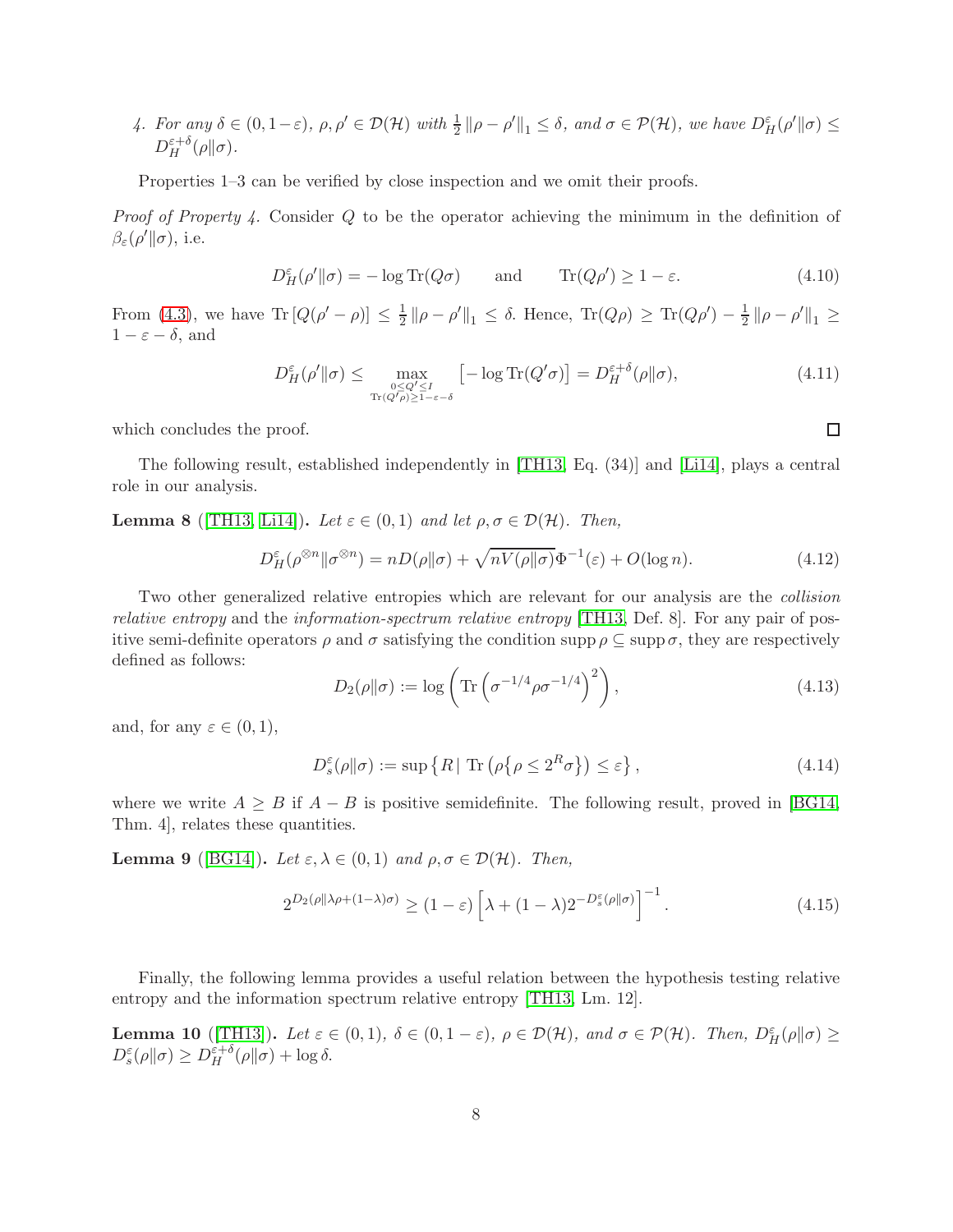#### <span id="page-9-1"></span>4.2 One-Shot Achievability

Our protocol is modeled after [\[BSST02\]](#page-18-1). Consider a quantum channel  $\mathcal{N}_{A\rightarrow B}$  and introduce an auxiliary Hilbert space  $\mathcal{H}_{A'} \simeq \mathcal{H}_A$ . Let

<span id="page-9-3"></span>
$$
\mathcal{H}_A \otimes \mathcal{H}_{A'} = \bigoplus_t \mathcal{H}_A^t \otimes \mathcal{H}_{A'}^t, \qquad \mathcal{H}_A^t \simeq \mathcal{H}_{A'}^t \qquad (4.16)
$$

be a decomposition of  $\mathcal{H}_A \otimes \mathcal{H}_{A'}$ , and set  $d_t = |\mathcal{H}_A^t|$ . We assume that  $|\vartheta_{AA'}\rangle$  can be written as a superposition of maximally entangled states:

<span id="page-9-2"></span>
$$
|\vartheta_{AA'}\rangle = \sum_{t} \sqrt{p(t)} \, |\Phi^t\rangle,\tag{4.17}
$$

where  $|\Phi^t\rangle$  denotes a maximally entangled state of Schmidt rank  $d_t$  in  $\mathcal{H}_A^t \otimes \mathcal{H}_{A'}^t$  and  $p(t)$  is some probability distribution so that  $\sum_t p(t) = 1$ .

<span id="page-9-0"></span>**Proposition 11.** Let  $\varepsilon \in (0,1)$ ,  $\delta \in (0, \frac{\varepsilon}{2})$  $\frac{\varepsilon}{2}$ ) and let  $\mathcal{N} \equiv \mathcal{N}_{A\rightarrow B}$  be a quantum channel. Then for *any*  $\vartheta_{AA'}$  *of the form* [\(4.17\)](#page-9-2)*, we have* 

$$
\log M_{\text{ea}}^*(\mathcal{N}, \varepsilon) \ge D_H^{\varepsilon - 2\delta}(\mathcal{N}_{A \to B}(\vartheta_{AA'}) \, \| \, \mathcal{N}_{A \to B}(\kappa_{AA'})) - f(\varepsilon, \delta), \tag{4.18}
$$

where  $f(\varepsilon,\delta) := \log \frac{1-\varepsilon}{\delta^2}$ ,  $\kappa_{AA'} := \sum_t p(t) \pi_A^t \otimes \pi_{A'}^t$ , and  $\pi_A^t$  is the maximally mixed state on  $\mathcal{H}_A^t$ .

Remark 12. Note that the hypothesis testing relative entropy on the right hand side is not reminiscent of a mutual information type quantity since the second argument is not a product state.

*Proof.* Consider the set

$$
S := \left\{ \left( (x_t, z_t, b_t) \right)_t \, \middle| \, x_t, z_t \in \{0, 1, \cdots, d_t - 1\}, b_t \in \{0, 1\} \right\},\tag{4.19}
$$

where the index t labels the Hilbert spaces of the decomposition in [\(4.16\)](#page-9-3). For any  $s \in \mathcal{S}$ , consider the following unitary operator in  $\mathcal{B}(\mathcal{H}_{A})$ :

<span id="page-9-6"></span><span id="page-9-4"></span>
$$
U_A(s) := \bigoplus_t (-1)^{b_t} X(x_t) Z(z_t), \tag{4.20}
$$

where  $X(x_t)$  and  $Z(z_t)$  are the Heisenberg-Weyl operators defined in Appendix [A.](#page-17-0)

For any  $M \in \mathbb{N}$ , we now construct a random code as follows. Let  $\mathcal{M} = \{1, 2, ..., M\}$ . We set  $A' \equiv A$  (i.e., we use the labels interchangeably), and  $\mathcal{H}_{B'} \simeq \mathcal{H}_A$ . We consider the resource state  $\varphi_{AB'} = \mathrm{id}_{A'\to B'}(\vartheta_{AA'})$ . For each message  $m \in \mathcal{M}$ , choose a *codeword*,  $s_m$ , uniformly at random from the set S. The encoding operation,  $\{\mathcal{E}_A^m\}_{m\in\mathcal{M}}$ , is then given by the (random) unitary  $U(s_m)$ as prescribed above. In particular,

$$
\mathcal{E}_A^m \otimes \mathrm{id}_{B'}(\varphi_{AB'}) = \phi_{AB'}^{s_m}, \quad \text{where} \quad |\phi_{AB'}^{s_m}\rangle := (U_A(s_m) \otimes I_{B'}) |\varphi_{AB'}\rangle. \tag{4.21}
$$

We denote the corresponding channel output state by  $\rho_{BB'}^{s_m} := \mathcal{N}_{A\to B}(\phi_{AB'}^{s_m})$  and use "pretty good" measurements for decoding. These are given by the POVM  $\{\Lambda_{BB'}^m\}_{m\in\mathcal{M}}$ , where

<span id="page-9-5"></span>
$$
\Lambda_{BB'}^{m} := \left(\sum_{m' \in \mathcal{M}} \rho_{BB'}^{s_{m'}}\right)^{-\frac{1}{2}} \rho_{BB'}^{s_m} \left(\sum_{m' \in \mathcal{M}} \rho_{BB'}^{s_{m'}}\right)^{-\frac{1}{2}}.
$$
\n(4.22)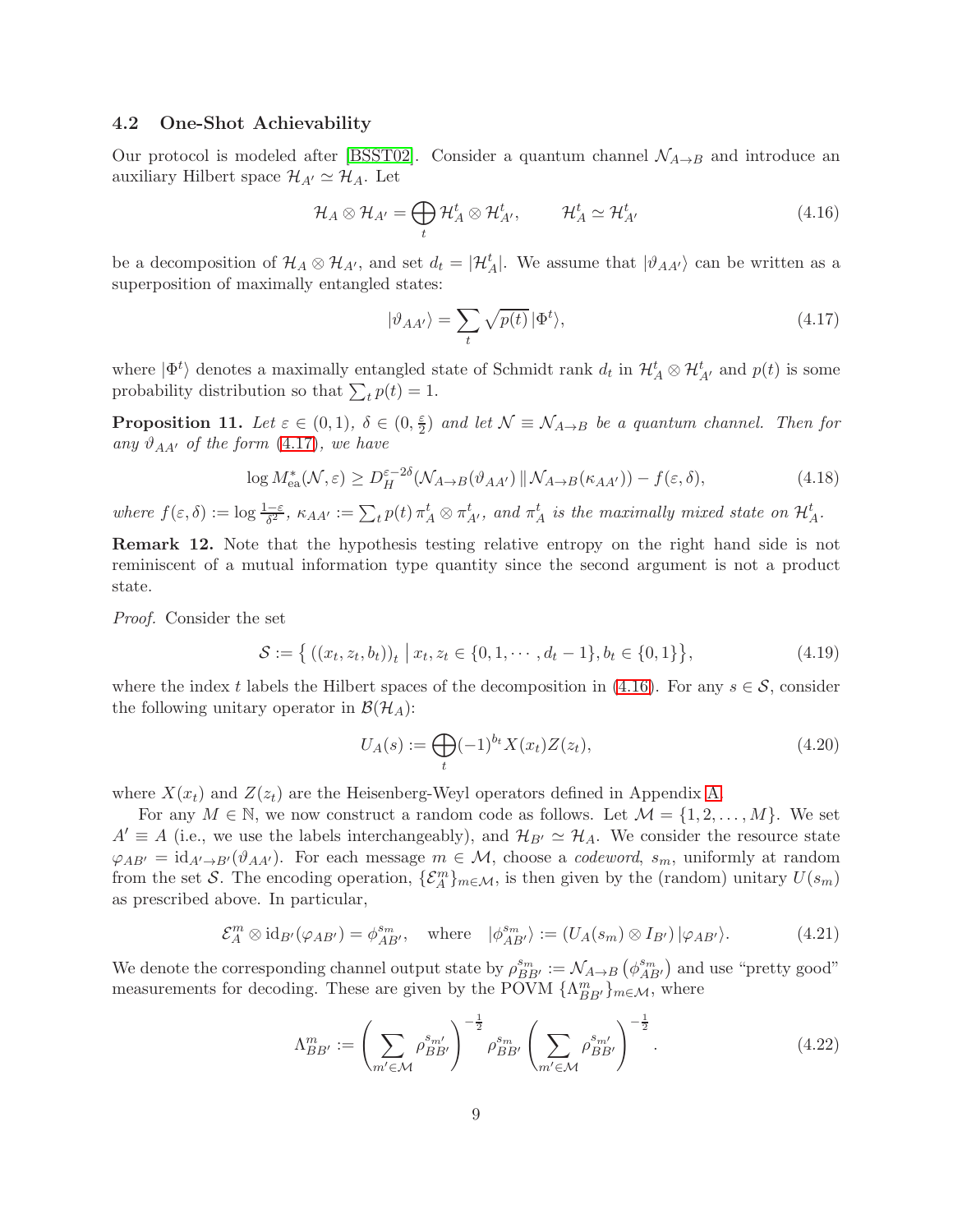Let us now analyze the code  $\mathcal{C} = \{M, \varphi_{AB'}, \{\mathcal{E}_{A'}^m\}_{m \in \mathcal{M}}, \{\Lambda_{BB'}^m\}_{m \in \mathcal{M}}\}$  given by [\(4.21\)](#page-9-4) and [\(4.22\)](#page-9-5), where we recall that  $s_m$  is a random variable. For this purpose, consider the random state

$$
\sigma_{MSBB'} := \frac{1}{M} \sum_{m \in \mathcal{M}} |m\rangle \langle m|_M \otimes |s_m\rangle \langle s_m|_S \otimes \rho_{BB'}^{s_m}.
$$
 (4.23)

Then, following Beigi and Gohari [\[BG14,](#page-18-6) Thm. 5], we find that the average probability of successfully inferring the sent message can be expressed as

$$
p_{succ}(\mathcal{C}, \mathcal{N}) := 1 - p_{err}(\mathcal{C}, \mathcal{N}) = \frac{1}{M} \sum_{m \in \mathcal{M}} \text{Tr}(\Lambda_{BB'}^m \rho_{BB'}^{s_m})
$$
(4.24)

$$
=\frac{1}{M}2^{D_2(\sigma_{MSBB'}\|\sigma_{MS}\otimes\sigma_{BB'})}.\tag{4.25}
$$

Moreover employing both the data-processing inequality and joint convexity of the collision relative entropy as in [\[BG14\]](#page-18-6), we establish the following lower bound on the expected value of  $p_{succ}$  with respect to the randomly chosen codewords:

$$
\mathbb{E}\left(p_{\text{succ}}(\mathcal{C},\mathcal{N})\right) \ge \frac{1}{M} 2^{D_2(\mathbb{E}(\sigma_{SBB'})\|\mathbb{E}(\sigma_S \otimes \sigma_{BB}))}.\tag{4.26}
$$

Note that

$$
\mathbb{E}(\sigma_S \otimes \sigma_{BB'}) = \mathbb{E}\left(\frac{1}{M^2} \sum_{m \in \mathcal{M}} |s_m\rangle\langle s_m| \otimes \rho_{BB'}^{s_m}\right) + \mathbb{E}\left(\frac{1}{M^2} \sum_{\substack{m,m' \in \mathcal{M} \\ m' \neq m}} |s_m\rangle\langle s_m| \otimes \rho_{BB'}^{s_{m'}}\right) \tag{4.27}
$$

$$
=\frac{1}{M}\rho_{SBB'} + \left(1 - \frac{1}{M}\right)\rho_S \otimes \rho_{BB'},\tag{4.28}
$$

where

$$
\rho_{SBB'} := \mathbb{E}(\sigma_{SBB'}) = \mathcal{N}_{A \to B} \left( \frac{1}{|\mathcal{S}|} \sum_{s \in \mathcal{S}} |s\rangle\langle s| \otimes U_A(s) \varphi_{AB'} U_A^{\dagger}(s) \right) \tag{4.29}
$$

<span id="page-10-0"></span>
$$
= \frac{1}{|\mathcal{S}|} \sum_{s \in \mathcal{S}} |s\rangle\langle s| \otimes \mathcal{N}_{A \to B} \left( U_A(s) \varphi_{AB'} U_A^{\dagger}(s) \right), \tag{4.30}
$$

and  $\rho_S$  and  $\rho_{BB'}$  are the corresponding reduced states on the systems S and  $BB'$ , respectively. In particular, defining  $V(x_t, z_t) := X(x_t)Z(z_t)$ , using the decomposition [\(4.17\)](#page-9-2) of the state  $|\varphi_{AB'}\rangle$  and the definition [\(4.20\)](#page-9-6) of the unitary operators  $U_A(s)$ , we find that

$$
\rho_{BB'} = \mathcal{N}_{A \to B} \left( \frac{1}{|\mathcal{S}|} \sum_{s \in \mathcal{S}} U_A(s) \left( \sum_{t,t'} \sqrt{p(t)p(t')} |\Phi^t\rangle \langle \Phi^{t'}| \right) U_A^{\dagger}(s) \right) \tag{4.31}
$$

$$
= \mathcal{N}_{A \to B} \left( \sum_{t} p(t) \frac{1}{d_t^2} \sum_{x_t, z_t = 0}^{d_t - 1} V(x_t, z_t) |\Phi^t\rangle\langle\Phi^t| V^\dagger(x_t, z_t) \right) \tag{4.32}
$$

$$
+\mathcal{N}_{A\to B}\left(\sum_{t,t'}\sqrt{p(t)p(t')}\frac{1}{4}\sum_{b_t,b_{t'}\in\{0,1\}}(-1)^{b_t+b_{t'}}\frac{1}{d_t^2d_{t'}^2}\sum_{x_t,z_t=0}^{d_t-1}\sum_{x_{t'},z_{t'}=0}^{d_{t'}-1}V(x_t,z_t)|\Phi^t\rangle\langle\Phi^{t'}|V^{\dagger}(x_{t'},z_{t'})\right)
$$
\n(4.33)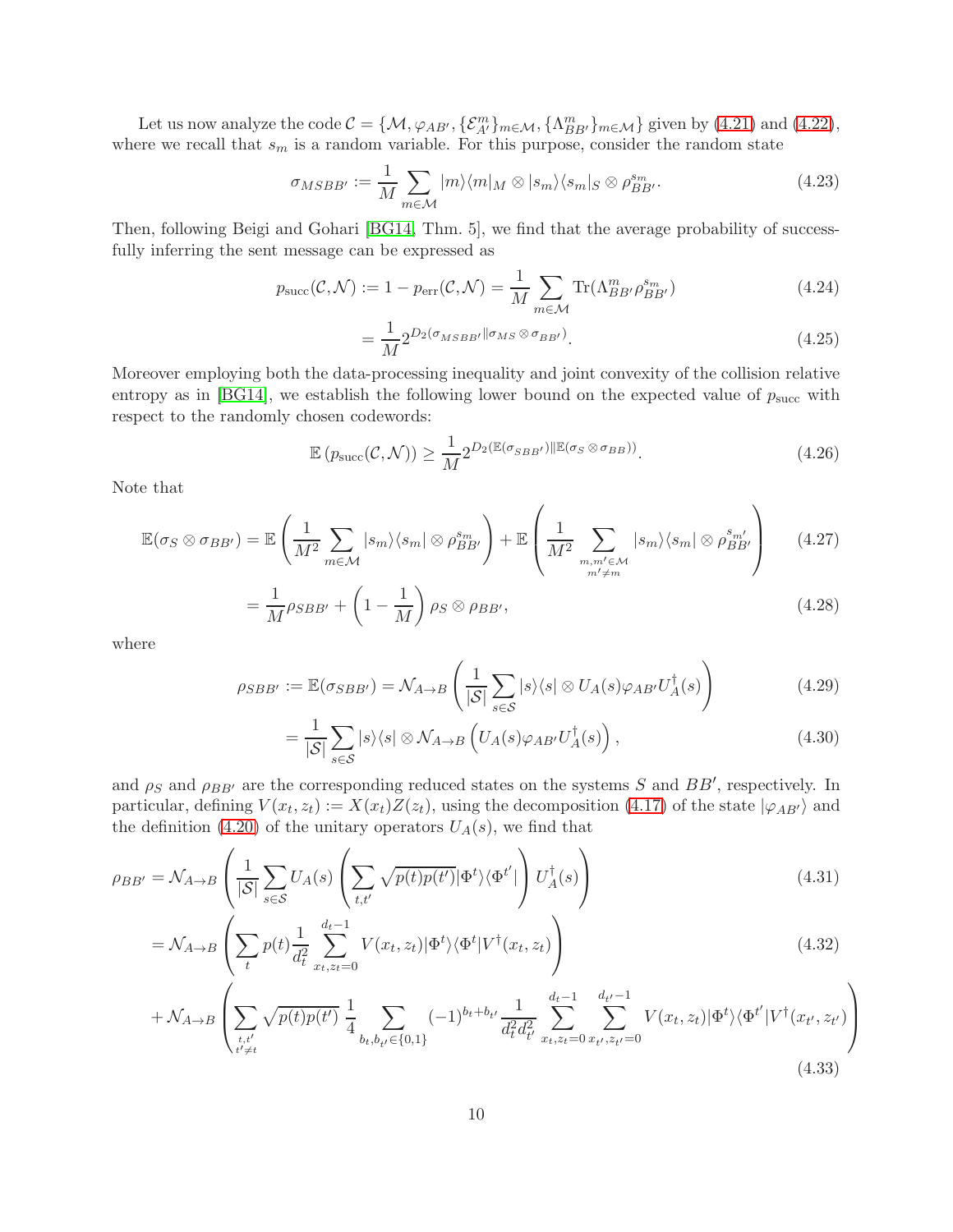can be written as the sum of a diagonal  $(t = t')$  and an off-diagonal  $(t \neq t')$  term. It can be verified (see, e.g., [\[Wil13,](#page-21-2) pp. 504–505]) that the off-diagonal term vanishes and in fact

<span id="page-11-1"></span>
$$
\rho_{BB'} = \sum_{t} p(t) \mathcal{N}_{A \to B}(\pi_A^t) \otimes \pi_{B'}^t,\tag{4.34}
$$

where  $\pi_A^t = \text{Tr}_{B'}(\Phi^t)$  and  $\pi_{B'}^t = \text{Tr}_A(\Phi^t)$  are completely mixed states. The above identity follows from the fact that applying a Heisenberg-Weyl operator uniformly at random completely randomizes a quantum state, yielding a completely mixed state.

Hence, for any  $0 < \delta < \varepsilon$ , we have

$$
\mathbb{E}\left(p_{\text{succ}}(\mathcal{C},\mathcal{N})\right) \ge \frac{1}{M} 2^{D_2\left(\rho_{SBB'}\|\frac{1}{M}\rho_{SBB'} + (1-\frac{1}{M})(\rho_S \otimes \rho_{BB'})\right)}\tag{4.35}
$$

$$
\geq \frac{1 - (\varepsilon - \delta)}{1 + (M - 1)2^{-D_s^{\varepsilon - \delta}(\rho_{SBB'} || \rho_S \otimes \rho_{BB'})}},
$$
(4.36)

where the last line follows from Lemma [9.](#page-8-0) Thus, provided that

$$
M \le \frac{\delta}{1-\varepsilon} 2^{D_s^{\varepsilon-\delta}(\rho_{SBB'}||\rho_S \otimes \rho_{BB'})} + 1
$$
\n(4.37)

the random code satisfies  $\mathbb{E} (p_{succ}(\mathcal{C}, \mathcal{N})) \geq 1 - \varepsilon$ . In particular, there exists a (deterministic) code which satisfies  $p_{succ}(\mathcal{C}, \mathcal{N}) \geq 1 - \varepsilon$ . Hence, we conclude that

$$
\log M_{\text{ea}}^*(\mathcal{N}, \varepsilon) \ge D_s^{\varepsilon-\delta}(\rho_{SBB'} \|\rho_S \otimes \rho_{BB'}) + \log \frac{\delta}{1-\varepsilon} \tag{4.38}
$$

$$
\geq D_H^{\varepsilon - 2\delta}(\rho_{SBB'} || \rho_S \otimes \rho_{BB'}) - f(\varepsilon, \delta), \tag{4.39}
$$

where we require that  $\varepsilon > 2\delta$  and use

<span id="page-11-5"></span><span id="page-11-0"></span>
$$
f(\varepsilon, \delta) = \log \frac{1 - \varepsilon}{\delta^2}.
$$
\n(4.40)

The inequality in [\(4.39\)](#page-11-0) follows from Lemma [10.](#page-8-1) Further, since  $\rho_{SBB'}$  is a classical-quantum state as seen in [\(4.30\)](#page-10-0), by item 3 of Lemma [7](#page-7-1) we have

$$
D_H^{\varepsilon - 2\delta}(\rho_{SBB'} \| \rho_S \otimes \rho_{BB'}) \ge \min_{s \in \mathcal{S}} D_H^{\varepsilon - 2\delta}(\rho_{BB'}^s \| \rho_{BB'}), \tag{4.41}
$$

where

$$
\rho_{BB'}^s = \mathcal{N}_{A \to B} \left( U_A(s) \varphi_{AB'} U_A^\dagger(s) \right). \tag{4.42}
$$

Using the decomposition [\(4.17\)](#page-9-2) of the state  $|\varphi_{AB'}\rangle$  and the transpose trick [\(4.2\)](#page-7-2) we can write

<span id="page-11-2"></span>
$$
\rho_{BB'}^s = U_{B'}^T(s) \mathcal{N}_{A \to B} \left( \varphi_{AB'} \right) U_{B'}^{T\dagger}(s). \tag{4.43}
$$

Further, from [\(4.34\)](#page-11-1) it follows that

<span id="page-11-3"></span>
$$
U_{B'}^{T}(s)\rho_{BB'}U_{B'}^{T\dagger}(s) = \rho_{BB'}.
$$
\n(4.44)

<span id="page-11-4"></span> $\Box$ 

Hence, [\(4.43\)](#page-11-2), [\(4.44\)](#page-11-3), [\(4.34\)](#page-11-1), and the invariance of the hypothesis testing relative entropy under the same unitary on both states imply that

$$
D_H^{\varepsilon-2\delta}(\rho_{BB'}^s \| \rho_{BB'}) = D_H^{\varepsilon-2\delta} \left( \mathcal{N}_{A \to B} (\varphi_{AB'}) \middle\| \sum_t p(t) \left( \mathcal{N}_{A \to B} (\pi_A^t) \right) \otimes \pi_{B'}^t \right), \tag{4.45}
$$

From [\(4.39\)](#page-11-0) and [\(4.45\)](#page-11-4) we obtain the statement of the proposition.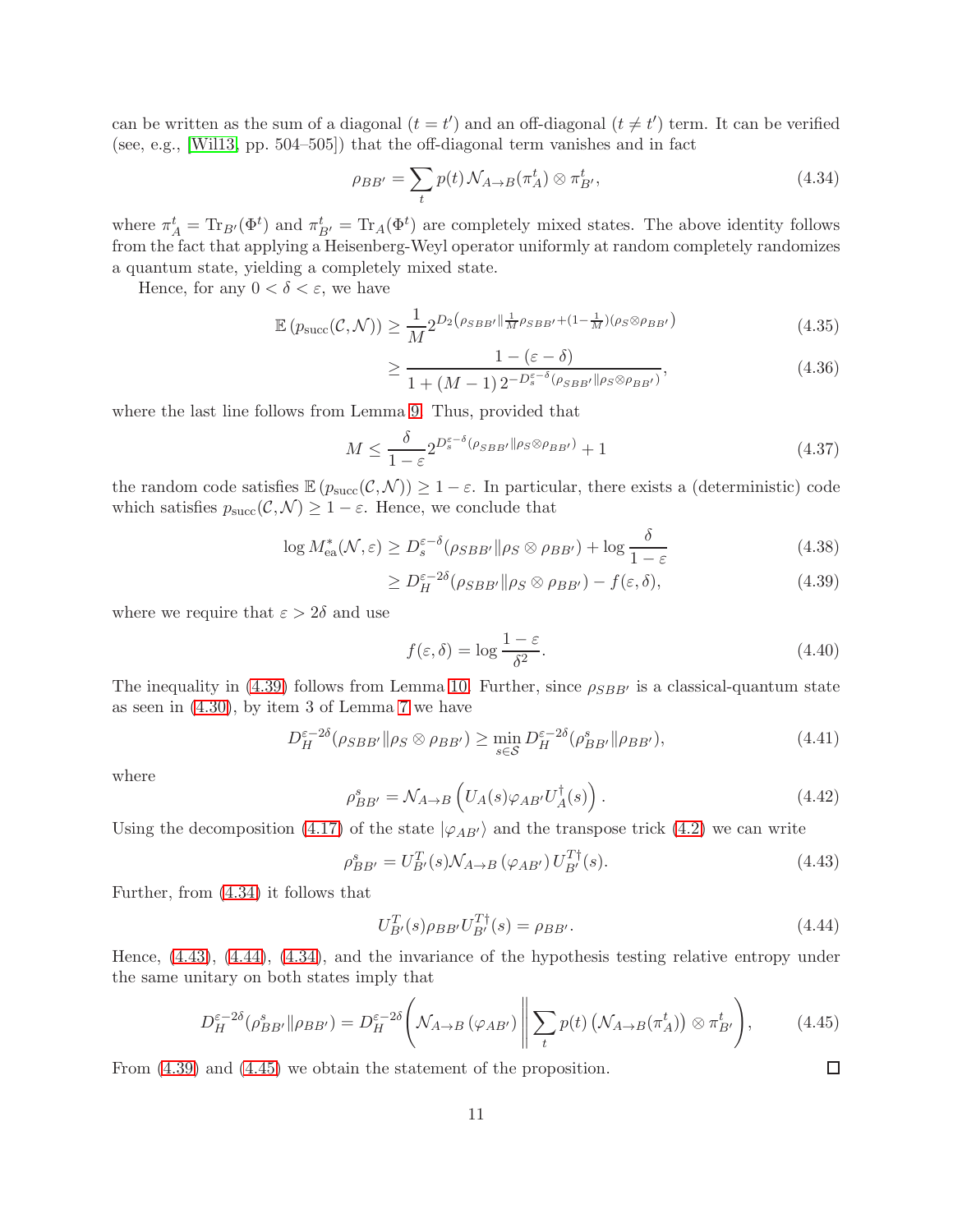Remark 13. Alternatively, one may also employ the one-shot achievability result of Hayashi and Nagaoka [\[HN03\]](#page-19-9) (in the form of [\[WR12\]](#page-21-3)), which leads to the following bound on the one-shot  $\varepsilon$ -error entanglement-assisted capacity. Let  $\varepsilon \in (0,1)$ . Then, for any  $\delta \in (0,\varepsilon)$  and for any  $|\vartheta_{AA'}\rangle$  with decomposition [\(4.17\)](#page-9-2), we have

$$
\log M_{\text{ea}}^*(\mathcal{N}, \varepsilon) \ge D_H^{\varepsilon-\delta} \left( \mathcal{N}_{A \to B} \left( \vartheta_{A A'} \right) \, \middle| \, \sum_t p(t) \left( \mathcal{N}_{A \to B}(\pi_A^t) \right) \otimes \pi_{A'}^t \right) - \log \frac{4\varepsilon}{\delta^2}.\tag{4.46}
$$

The proof of this lower bound uses the same coding scheme as given above while employing the error analysis and decoder given in [\[HN03\]](#page-19-9).

#### <span id="page-12-1"></span>4.3 Second-Order Analysis for Achievability

Theorem [3](#page-5-0) is a direct corollary of the following result, for an appropriate choice of  $\psi_{AA'}$ .

<span id="page-12-0"></span>**Proposition 14.** Let  $\varepsilon \in (0,1)$ ,  $\mathcal{N} \equiv \mathcal{N}_{A\to B}$  be a quantum channel, and  $\psi_{AA'} \in \mathcal{D}_*(\mathcal{H}_A \otimes \mathcal{H}'_A)$ , *where*  $\mathcal{H}_{A'} \simeq \mathcal{H}_A$ *. Then, we have* 

$$
\log M_{\text{ea}}^*(\mathcal{N}^n, \varepsilon) \ge nI(A':B)_{\omega} + \sqrt{nV(A':B)_{\omega}} \Phi^{-1}(\varepsilon) + K(n; \mathcal{N}, \varepsilon, \psi_{AA'}),\tag{4.47}
$$

*where*  $\omega_{A'B} = \mathcal{N}_{A\rightarrow B} \otimes \mathrm{id}_{A'}(\psi_{AA'})$  *and*  $K(n; \mathcal{N}, \varepsilon, \psi_{AA'}) = O(\log n)$ *.* 

*Proof.* We intend to apply Proposition [11](#page-9-0) to the channel  $\mathcal{N}^n := \mathcal{N}^{\otimes n}$  for a fixed n. For this purpose, let us first construct an appropriate resource state  $\vartheta_{A^nA^{\prime n}}$ . We write

$$
|\psi_{AA'}\rangle = \sum_{x \in \mathcal{X}} \sqrt{q(x)} |x\rangle_A \otimes |x\rangle_{A'}
$$
 (4.48)

in its Schmidt decomposition, where  $\mathcal{X} = \{1, 2, \dots, d\}$  with  $d = |\mathcal{H}_A| = |\mathcal{H}_{A'}|$  and define  $\rho_{A'} =$  $\text{Tr}_A(\psi_{AA'})$ . For a sequence  $x^n = (x_1, x_2, \ldots, x_n) \in \mathcal{X}^n$ , we write  $|x^n\rangle_{A^n} = |x_1\rangle_{A_1} \otimes |x_2\rangle_{A_2} \otimes \cdots \otimes$  $|x_n\rangle_{A_n}$ . We denote type classes (for sequences of length n) by  $\mathcal{T}^t$ , i.e.  $\mathcal{T}^t = \{x^n \in \mathcal{X}^n : P_{x^n} = t\}$ where  $P_{x^n}$  denotes the empirical distribution of the sequence  $x^n \in \mathcal{X}^n$ . The set of empirical distributions is denoted  $\mathcal{P}_n$ . (We refer to Appendix [B](#page-17-1) for a short overview of the method of types and relevant results.) We consider the decomposition

$$
(\mathcal{H}_A \otimes \mathcal{H}_{A'})^{\otimes n} = \bigoplus_{t \in \mathcal{P}_n} \mathcal{H}_{A^n}^t \otimes \mathcal{H}_{A'^n}^t,
$$
\n(4.49)

where  $\mathcal{H}_{A^n}^t = \text{span}\{|x^n\rangle_{A^n} | x^n \in \mathcal{T}^t\}$  as in [\(4.16\)](#page-9-3). Notably, since  $\psi_{AA'}^{\otimes n}$  is a tensor-power state, we can write

$$
|\psi_{AA'}\rangle^{\otimes n} = \sum_{t \in \mathcal{P}_n} \sqrt{p'(t)} \, |\Phi^t\rangle,\tag{4.50}
$$

where  $|\Phi^t\rangle \in \mathcal{H}_{A'^n}^t \otimes \mathcal{H}_{A'^n}^t$  denotes a maximally entangled state of Schmidt rank  $d_t = |\mathcal{T}^t|$ , and

$$
p'(t) := \sum_{x^n \in \mathcal{T}^t} q^n(x^n), \quad \text{where} \quad q^n(x^n) = \prod_{i=1}^n q(x_i). \tag{4.51}
$$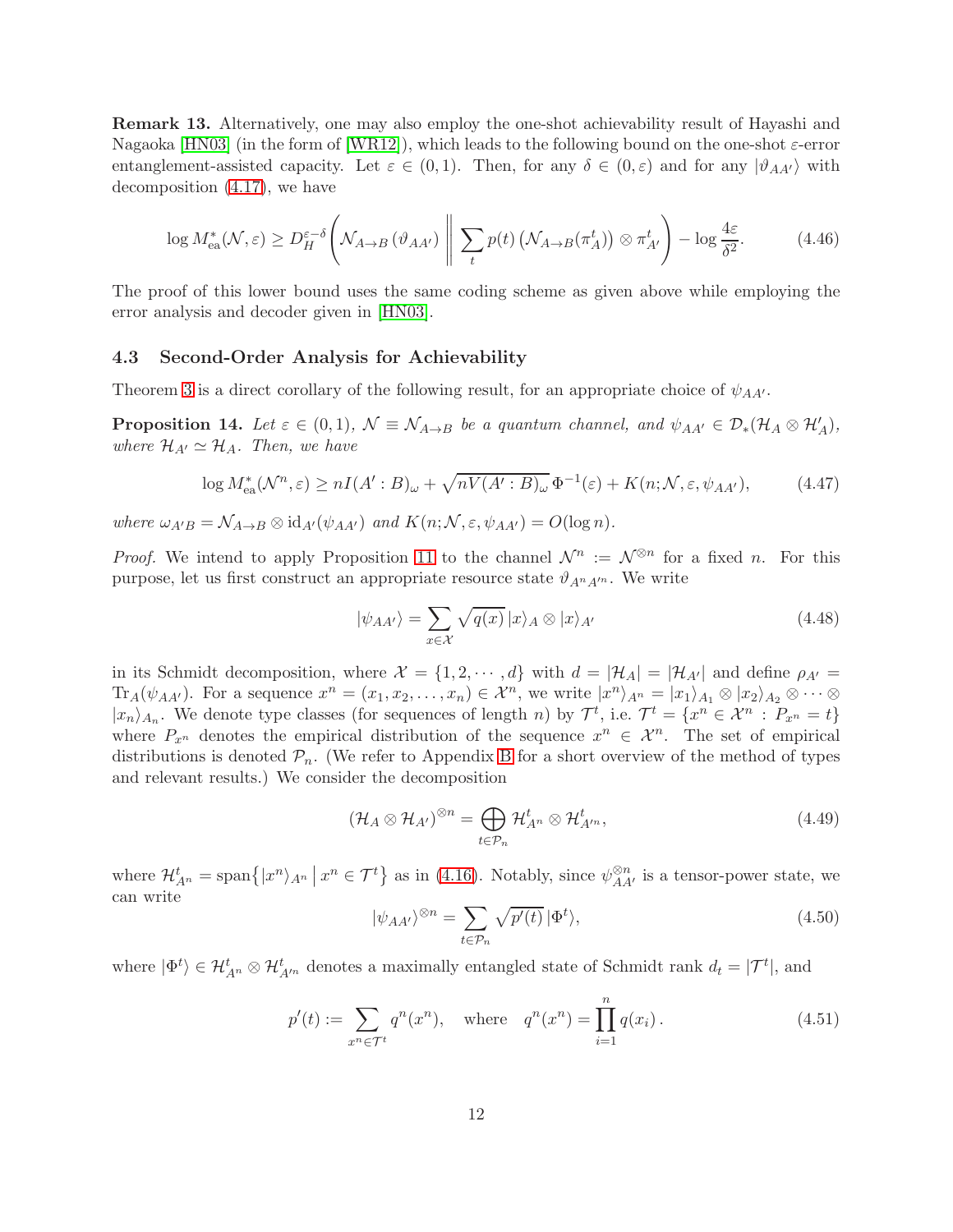Now, fix a small  $\mu > 0$  and consider a restriction of  $|\psi_{AA'}\rangle^{\otimes n}$  to types  $\mu$ -close to q. More precisely, we consider the set  $\mathcal{P}_n^{q,\mu} := \{t \in \mathcal{P}_n \mid D(t||q) \leq \mu\}$  and define

$$
|\vartheta_{A^n A'^n}\rangle := \sum_{t \in \mathcal{P}_n^{q,\mu}} \sqrt{p(t)} \, |\Phi^t\rangle, \quad \text{where} \quad p(t) = \frac{p'(t)}{\alpha}, \quad \text{and} \tag{4.52}
$$

$$
\alpha := \sum_{t \in \mathcal{P}_n^{q,\mu}} p'(t) = \sum_{\substack{x^n \in \mathcal{X}^n \\ D(P_x n \| q) \le \mu}} q^n(x^n) \ge 1 - 2^{-n\left(\mu - |\mathcal{X}| \frac{\log(n+1)}{n}\right)},\tag{4.53}
$$

where the last inequality follows from [\(B.6\)](#page-18-7) in Appendix [B.](#page-17-1) Note that

$$
\frac{1}{2} \left\| \vartheta_{A'^n B'^n} - \psi_{A'B'}^{\otimes n} \right\|_1 = \sqrt{1 - F^2 \left( \vartheta_{A'^n B'^n}, \psi_{A'B'}^{\otimes n} \right)} = \sqrt{1 - \alpha} \tag{4.54}
$$

<span id="page-13-1"></span><span id="page-13-0"></span>
$$
\leq 2^{-\frac{n}{2} \left(\mu - |\mathcal{X}| \frac{\log(n+1)}{n} \right)} =: g(n, \mu), \tag{4.55}
$$

where the last inequality follows from [\(4.53\)](#page-13-0).

Next, recall that  $\mathcal{N}^n \equiv (\mathcal{N}_{A\to B})^{\otimes n}$ . Then by Proposition [11,](#page-9-0) for fixed  $\varepsilon > 0$  and  $0 < 2\delta < \varepsilon$ and  $\vartheta_{A^n A'^n}$  given in [\(4.52\)](#page-13-1), we establish that

<span id="page-13-3"></span>
$$
\log M_{\text{ea}}^*(\mathcal{N}^n, \varepsilon) \ge D_H^{\varepsilon - 2\delta} \left( \mathcal{N}^n \left( \vartheta_{A^n A'^n} \right) \, \left\| \, \sum_{t \in \mathcal{P}_n^{q,\mu}} p(t) \left( \mathcal{N}^n(\pi_{A^n}^t) \right) \otimes \pi_{A'^n}^t \right) - f(\varepsilon, \delta), \tag{4.56}
$$

where  $f(\varepsilon, \delta)$  is given by [\(4.40\)](#page-11-5), and  $\pi_{A^n}^t$  and  $\pi_{A'^n}^t$  are completely mixed states. In particular, for any t with  $D(t||q) \leq \mu$ , we have

$$
\pi_{A'^n}^t = \frac{1}{d_t} \sum_{x^n \in \mathcal{T}^t} |x^n\rangle\langle x^n| \le (n+1)^{|\mathcal{X}|} 2^{n\mu} \sum_{x^n \in T_t} q^n(x^n) |x^n\rangle\langle x^n| \tag{4.57}
$$

<span id="page-13-4"></span><span id="page-13-2"></span>
$$
\leq \underbrace{(n+1)^{|\mathcal{X}|} 2^{n\mu}}_{=: \gamma_{n,\mu}} \sum_{x^n \in \mathcal{X}^n} q^n(x^n) |x^n\rangle\langle x^n| = \gamma_{n,\mu} \,\rho_{A'}^{\otimes n} \,. \tag{4.58}
$$

The first inequality in [\(4.58\)](#page-13-2) follows from [\(B.5\)](#page-18-8) in Appendix [B,](#page-17-1) which is a consequence of the fact that  $D(t||q) \leq \mu$ .

Next, we use  $(4.56)$  and  $(4.58)$  to obtain

$$
\log M_{\text{ea}}^*(\mathcal{N}^n, \varepsilon) \tag{4.59}
$$

$$
\geq D_H^{\varepsilon-2\delta}\left(\mathcal{N}^n\left(\vartheta_{A^n A'^n}\right)\,\bigg\|\,\sum_{t\in\mathcal{P}_n^{q,\mu}}p(t)\left(\mathcal{N}^n(\pi_{A^n}^t)\right)\otimes\gamma_{n,\mu}\,\rho_{A'}^{\otimes n}\right)-f(\varepsilon,\delta)\tag{4.60}
$$

$$
=D_H^{\varepsilon-2\delta}\left(\mathcal{N}^n\left(\vartheta_{A^nA'^n}\right)\,\bigg\|\,\sum_{t\in\mathcal{P}_n^{q,\mu}}p(t)\left(\mathcal{N}^n(\pi_{A^n}^t)\right)\otimes\rho_{A'}^{\otimes n}\right)-f(\varepsilon,\delta)-\log\gamma_{n,\mu}\tag{4.61}
$$

$$
\geq D_H^{\varepsilon-2\delta-g(n,\mu)}\left(\left(\mathcal{N}(\psi_{AA'})\right)^{\otimes n}\Bigg\|\sum_{t\in\mathcal{P}_n^{q,\mu}}p(t)\mathcal{N}^n(\pi_{A^n}^t)\otimes\rho_{A'}^{\otimes n}\right)-f(\varepsilon,\delta)-\log\gamma_{n,\mu},\qquad(4.62)
$$

$$
\geq D_H^{\varepsilon-2\delta-g(n,\mu)}\left(\left(\mathcal{N}(\psi_{AA'})\right)^{\otimes n}\bigg|\bigg|\sum_{t\in\mathcal{P}_n}p(t)\mathcal{N}^n(\pi_{A^n}^t)\otimes\rho_{A'}^{\otimes n}\right)-f(\varepsilon,\delta)-\log\gamma_{n,\mu},\qquad(4.63)
$$

$$
=D_H^{\varepsilon-2\delta-g(n,\mu)}\left(\left(\mathcal{N}(\psi_{AA'})\right)^{\otimes n}\Big|\Big|\left(\mathcal{N}(\rho_A)\right)^{\otimes n}\otimes\rho_{A'}^{\otimes n}\right)-f(\varepsilon,\delta)-\log\gamma_{n,\mu}.\tag{4.64}
$$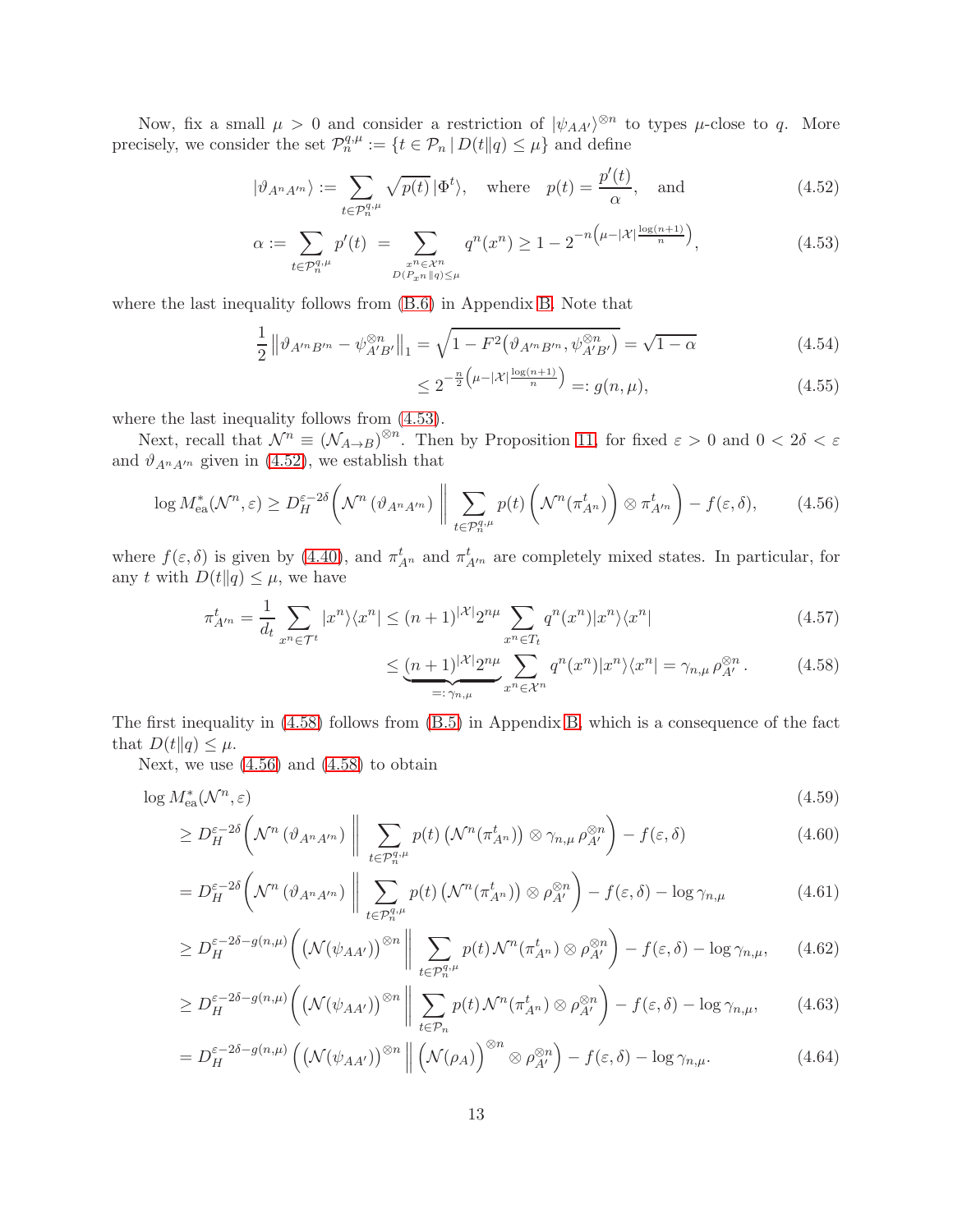The first and second lines follow from items 1 and 2 of Lemma [7,](#page-7-1) respectively. The third line follows from item 4 of Lemma [7.](#page-7-1) The fourth line also follows from item 2 of Lemma [7,](#page-7-1) since

$$
\sum_{t \in \mathcal{P}_n} p(t) \mathcal{N}^n(\pi_{A^n}^t) \otimes \rho_{A'}^{\otimes n} \ge \sum_{t \in \mathcal{P}_n^{q,\mu}} p(t) \mathcal{N}^n(\pi_{A^n}^t) \otimes \rho_{A'}^{\otimes n}.
$$
\n(4.65)

The last line follows from the linearity of  $\mathcal{N}^n$  and the fact that

$$
\sum_{t \in \mathcal{P}_n} p(t) \pi_{A^n}^t = \text{Tr}_{A'^n}(\psi_{AA'}^{\otimes n}) = \rho_A^{\otimes n}.
$$
\n(4.66)

Let us choose  $\delta = 1/\sqrt{n}$  and  $\mu = ((|\mathcal{X}| + 1) \log(n + 1))/n$ . Then

$$
g(n,\mu) = \frac{1}{\sqrt{(n+1)}} \le \frac{1}{\sqrt{n}}, \quad \text{and} \quad \varepsilon - 2\delta - g(n,\mu) \ge \varepsilon - 3/\sqrt{n}.
$$
 (4.67)

Since  $D_H^{\varepsilon}(\rho||\sigma) \ge D_H^{\varepsilon'}(\rho||\sigma)$  for  $\varepsilon > \varepsilon'$ , we obtain the following bound from [\(4.64\)](#page-13-4)

<span id="page-14-1"></span>
$$
\log M_{\text{ea}}^*(\mathcal{N}^n, \varepsilon) \ge D_H^{\varepsilon - 3/\sqrt{n}} \Big( \big(\mathcal{N}(\psi_{AA'})\big)^{\otimes n} \Big\| \left(\mathcal{N}(\rho_A)\right)^{\otimes n} \otimes \rho_{A'}^{\otimes n} \Big) - f(\varepsilon, \delta) - \log \gamma_{n,\mu}, \tag{4.68}
$$

thus arriving at an expression involving the hypothesis testing relative entropy for product states. Substituting the above choices for  $\delta$  and  $\mu$  in the expressions [\(4.40\)](#page-11-5) for  $f(\varepsilon, \delta)$  and in  $\gamma_{n,\mu}$ , we find that

<span id="page-14-2"></span>
$$
f(\varepsilon, \delta) + \log \gamma_{n,\mu} = O(\log n). \tag{4.69}
$$

Crucially, Lemma [8](#page-8-2) applied to [\(4.68\)](#page-14-1) now implies that

$$
\log M_{\text{ea}}^*(\mathcal{N}^n, \varepsilon) \ge nD\big(\mathcal{N}(\psi_{AA'}) \, \|\, \mathcal{N}(\rho_A) \otimes \rho_{A'}\big) \n+ \sqrt{nV\big(\mathcal{N}(\psi_{AA'}) \, \|\, \mathcal{N}(\rho_A) \otimes \rho_{A'}\big)} \, \Phi^{-1}(\varepsilon - 3/\sqrt{n}) + K'(n; \mathcal{N}, \varepsilon, \psi_{AA'}) \tag{4.70}
$$
\n
$$
= nI(A' \cdot B) + \sqrt{nV(A' \cdot B)} \Phi^{-1}(\varepsilon - 3/\sqrt{n}) + K'(n; \mathcal{N}, \varepsilon, \psi_{AA'}) \tag{4.71}
$$

$$
= nI(A':B)_{\omega} + \sqrt{nV(A':B)_{\omega}}\Phi^{-1}(\varepsilon - 3/\sqrt{n}) + K'(n;\mathcal{N},\varepsilon,\psi_{AA'}),
$$
 (4.71)

where  $K'(n; \mathcal{N}, \varepsilon, \psi_{AA'}) = O(\log n)$  due to [\(4.69\)](#page-14-2). To conclude the proof, note that  $\Phi^{-1}$  is continuously differentiable around  $\varepsilon > 0$ , and thus  $\Phi^{-1}(\varepsilon - 3/\sqrt{n}) = \Phi^{-1}(\varepsilon) + O(1/\sqrt{n}).$  $\Box$ 

#### <span id="page-14-0"></span>4.4 Second-Order Converse for Covariant Quantum Channels

In this section, we observe that the Gaussian approximation is valid for the entanglement-assisted capacity of covariant quantum channels (i.e., Conjecture [5](#page-6-2) is true for this class of channels). Holevo first defined the class of covariant quantum channels [\[Hol02b\]](#page-20-1), and it is now known that many channels fall within this class, including depolarizing channels, transpose depolarizing channels [\[WH02,](#page-21-4) [FHMV04\]](#page-19-10), Pauli channels, cloning channels [\[Bra11\]](#page-18-9), etc. Note that the following argument up to [\(4.81\)](#page-16-1) has already essentially been proven in Section III-E of Matthews and Wehner [\[MW14\]](#page-20-10). However, we give a brief exposition in this section for completeness. We leave open the question of determining whether the Gaussian approximation is valid for the entanglement-assisted capacity of general discrete memoryless quantum channels.

Let  $\mathcal{N}_{A\rightarrow B}$  be a quantum channel mapping density operators acting on an input Hilbert space  $\mathcal{H}_A$ to those acting on an output Hilbert space  $\mathcal{H}_B$ . Let G be a compact group, and for every  $g \in G$ , let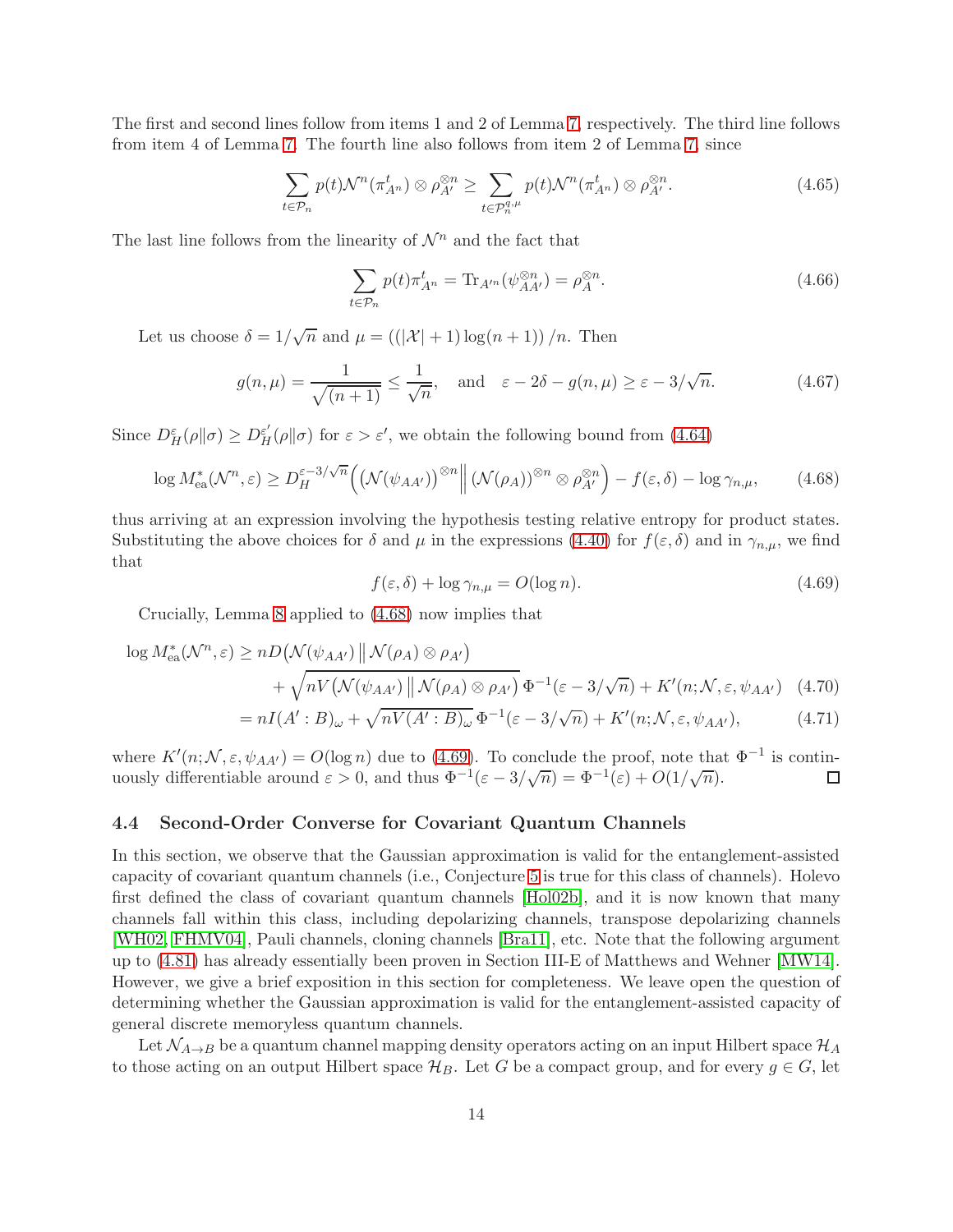$g \to U_A(g)$  and  $g \to V_B(g)$  be continuous projective unitary representations of G in  $\mathcal{H}_A$  and  $\mathcal{H}_B$ , respectively. Then the channel  $\mathcal{N}_{A\rightarrow B}$  is said to be covariant with respect to these representations if the following relation holds for all  $g \in G$  and input density operators  $\rho$ :

$$
\mathcal{N}_{A \to B} \left( U_A(g) \rho U_A^{\dagger}(g) \right) = V_B(g) \mathcal{N}_{A \to B}(\rho) V_B^{\dagger}(g). \tag{4.72}
$$

We restrict our attention in this section to covariant channels for which the representation acting on the input space is irreducible.

In [\[MW14,](#page-20-10) Thm. 14], Matthews and Wehner establish the following upper bound on the oneshot entanglement-assisted capacity of a channel  $\mathcal{N} \equiv \mathcal{N}_{A\rightarrow B}$ .

<span id="page-15-0"></span>
$$
\log M_{\text{ea}}^*(\mathcal{N}, \varepsilon) \le \max_{\rho_A} \min_{\sigma_B} D_H^{\varepsilon} \big(\mathcal{N}(\phi_{AA'}^{\rho}) \big \| \rho_{A'} \otimes \sigma_B \big), \tag{4.73}
$$

where  $\phi_{AA'}^{\rho}$  is a purification of  $\rho_A$  and  $\rho_{A'}$  is the reduction of  $\phi_{AA'}^{\rho}$  to A'. They also prove [\[MW14,](#page-20-10) Thm. 19] that the quantity  $\beta_{\varepsilon}$   $(N_{A\to B}(\phi_{AA'}^{\rho})||\rho_{A'}\otimes\sigma_B)$  defined through [\(4.7\)](#page-7-3) is convex in the input density operator  $\rho_A$  for any  $\sigma_B$ , from which it follows that the quantity

$$
\beta_{\varepsilon}(\mathcal{N}_{A\to B}, \rho_A) := \max_{\sigma_B} \beta_{\varepsilon}(\mathcal{N}_{A\to B}(\phi_{AA'}^{\rho}) \| \rho_{A'} \otimes \sigma_B)
$$
(4.74)

is convex in  $\rho_A$  because it is the pointwise maximum of a set of convex functions.

We would now like to apply these results to the entanglement-assisted capacity of any discrete memoryless covariant channel  $\mathcal{N}_{A^n\to B^n} \equiv \mathcal{N}^{\otimes n}$ . By definition, such channels have the following covariance:

$$
\mathcal{N}_{A^n \to B^n} \left( \left[ U_{A_1}(g_1) \otimes \cdots \otimes U_{A_n}(g_n) \right] \rho_{A^n} \left[ U_{A_1}(g_1) \otimes \cdots \otimes U_{A_n}(g_n) \right]^{\dagger} \right)
$$
  
= 
$$
\left[ V_{B_1}(g_1) \otimes \cdots \otimes V_{B_n}(g_n) \right] \mathcal{N}_{A^n \to B^n}(\rho_{A^n}) \left[ V_{B_1}(g_1) \otimes \cdots \otimes V_{B_n}(g_n) \right]^{\dagger} . \tag{4.75}
$$

Let  $T_{A^n}$  be a shorthand for a sequence of local unitaries of the form  $U_{A_1}(g_1) \otimes \cdots \otimes U_{A_n}(g_n)$ . Let  $E$  denote the expectation over all such unitaries  $T_{A^n}$ , with the measure being the product Haar measure  $\mu(g_1) \times \cdots \times \mu(g_n)$ . Then following [\[MW14,](#page-20-10) Sec. III-E], we can conclude the following chain of inequalities:

$$
\beta_{\varepsilon}(\mathcal{N}_{A^{n}\to B^{n}},\rho_{A^{n}})=\mathbb{E}\left\{\beta_{\varepsilon}\left(\mathcal{N}_{A^{n}\to B^{n}},T_{A^{n}}\rho_{A^{n}}T_{A^{n}}^{\dagger}\right)\right\}
$$
(4.76)

$$
\geq \beta_{\varepsilon} \left( \mathcal{N}_{A^{n} \to B^{n}}, \mathbb{E} \left\{ T_{A^{n}} \rho_{A^{n}} T_{A^{n}}^{\dagger} \right\} \right) \tag{4.77}
$$

$$
= \beta_{\varepsilon} \left( \mathcal{N}_{A^{n} \to B^{n}}, \pi_{A_{1}} \otimes \cdots \otimes \pi_{A_{n}} \right), \tag{4.78}
$$

where  $\pi$  is the maximally mixed state. The first equality is a result of [\[MW14,](#page-20-10) Prop. 29] (this follows directly from the assumption of channel covariance with respect to the operations  $T_{A<sup>n</sup>}$ . The sole inequality exploits convexity as mentioned above. The last equality follows because the state  $\mathbb{E} \{ T_{A^n} \rho_{A^n} T_{A^n}^{\dagger} \}$  commutes with all local unitaries  $U_{A_1}(g_1) \otimes \cdots \otimes U_{A_n}(g_n)$ . As a consequence of Schur's lemma and the irreducibility of the representation on the input space, the only state which possesses such invariances is the tensor-power maximally mixed state. Note that we require irreducibility of the representation on only the input space in order for this argument to hold. So,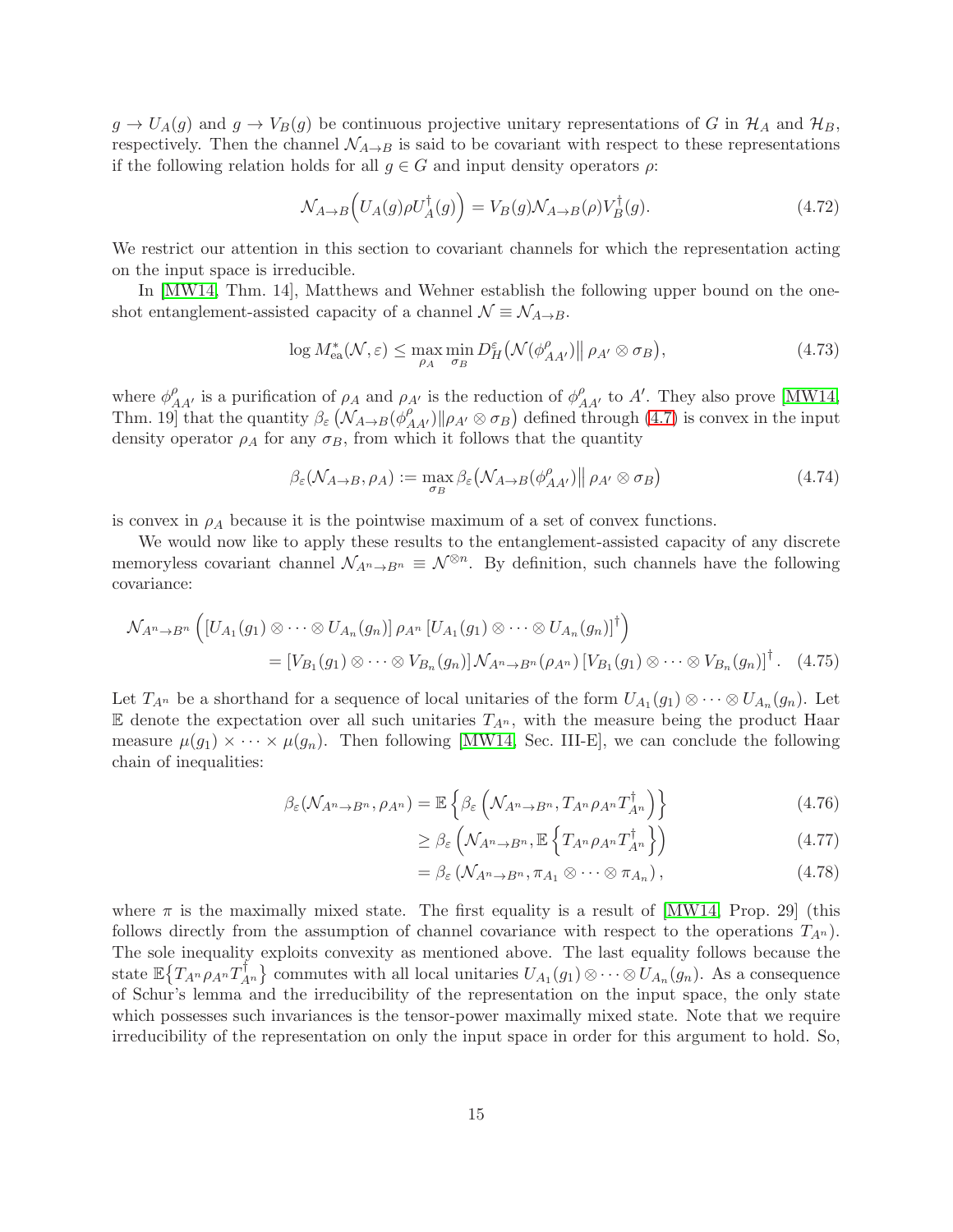by using the definition of  $D_H^{\varepsilon}$ , we can then conclude that

$$
\log M_{\text{ea}}^*(\mathcal{N}_{A^n \to B^n}, \varepsilon) \le \max_{\rho_{A^n}} \min_{\sigma_{B^n}} D_H^{\varepsilon}(\mathcal{N}_{A^n \to B^n}(\phi_{A^n A'^n}^{\rho}) \|\rho_{A'^n} \otimes \sigma_{B^n})
$$
(4.79)

$$
\leq \min_{\sigma_{B^n}} D_H^{\varepsilon}((\mathcal{N}_{A \to B}(\Phi_{A A'}))^{\otimes n} \| \pi_{A'}^{\otimes n} \otimes \sigma_{B^n}) \tag{4.80}
$$

<span id="page-16-1"></span>
$$
\leq D_H^{\varepsilon}((\mathcal{N}_{A\to B}(\Phi_{AA'}))^{\otimes n} \|\pi_A^{\otimes n} \otimes [\mathcal{N}_{A\to B}(\pi_A)]^{\otimes n}) \tag{4.81}
$$

$$
= nI(A':B)_{\omega} + \sqrt{nV(A':B)_{\omega}} \Phi^{-1}(\varepsilon) + O(\log n), \tag{4.82}
$$

where the information quantities in the final line are with respect to the state  $\omega_{A'B} := \mathcal{N}_{A\to B}(\Phi_{AA'})$ . The final equality uses the asymptotic expansion in Lemma [8.](#page-8-2)

## <span id="page-16-0"></span>5 Discussion

We have established the direct part of the Gaussian approximation in Theorem [3](#page-5-0) and conjectured that the converse also holds in Conjecture [5.](#page-6-2) We again note that all of our results apply to entanglement-assisted quantum communication as well, due to the teleportation [\[BBC](#page-18-5)+93] and super-dense coding [\[BW92\]](#page-19-0) protocols and the results of [\[LM15\]](#page-20-8). In the following we will discuss some of the approaches taken and difficulties encountered when trying to prove the converse for general channels.

- Arimoto Converse: Converse proofs using Arimoto's approach [\[Ari73\]](#page-18-10) and quantum generalizations of the Rényi divergence  $[MLDS^+13, WWY14]$  $[MLDS^+13, WWY14]$  as in  $[GW15]$  can be used to establish that the probability of successful decoding goes to zero exponentially fast for codes with 1  $\frac{1}{n}$  log  $|M| > C_{\text{ea}}$ . However, they only yield trivial results when  $\frac{1}{n}$  log  $|M| = C_{\text{ea}} \pm O(1/\sqrt{n}),$ as is the case in the Gaussian approximation.
- De Finetti Theorems: Following Matthews and Wehner [\[MW14\]](#page-20-10), we find the following converse bound for n uses of the channel employing the arguments presented in Section [4.4](#page-14-0) and [\(4.73\)](#page-15-0).

$$
\log M_{\text{ea}}^*(\mathcal{N}^n, \varepsilon) \le \max_{\rho_{A^n}} \min_{\sigma_{B^n}} D_H^{\varepsilon} \big(\mathcal{N}(\phi_{A^n A'^n}^{\rho}) \big\| \rho_{A'^n} \otimes \sigma_{B^n} \big),\tag{5.1}
$$

where  $\rho_{A^n}$  and  $\sigma_B^n$  are invariant under permutations of the *n* systems, and  $\phi_{A^n A'^n}^{\rho}$  is chosen to have this property as well. One may now try to approximate the state  $\phi_{A^nA'^n}$  by a convex combination of product states using the de Finetti theorem or the exponential de Finetti theorem [\[Ren07\]](#page-20-14). However, the problem is that the number of systems that need to be sacrificed is at least of the order  $\sqrt{n}$ , and thus affects the second-order term significantly.

Relation to Channel Simulation: EAC coding is closely related to the classical communication cost in entanglement-assisted channel simulation [\[BDH](#page-18-3)+14] and [\[BCR11\]](#page-18-4). In the latter paper, some bounds on the classical communication cost of entanglement-assisted channel simulation for a finite number of channels  $n$  are given. However, these bounds turn out to be unsuitable for our purposes since the error is scaled by a factor polynomial in  $n$  as a result of applying the post-selection technique [\[CKR09\]](#page-19-11). It is not clear how the proof in [\[BCR11\]](#page-18-4) can be adapted to yield a statement for fixed error.

We believe that establishing Conjecture [5](#page-6-2) thus requires new techniques and that this constitutes an interesting open problem.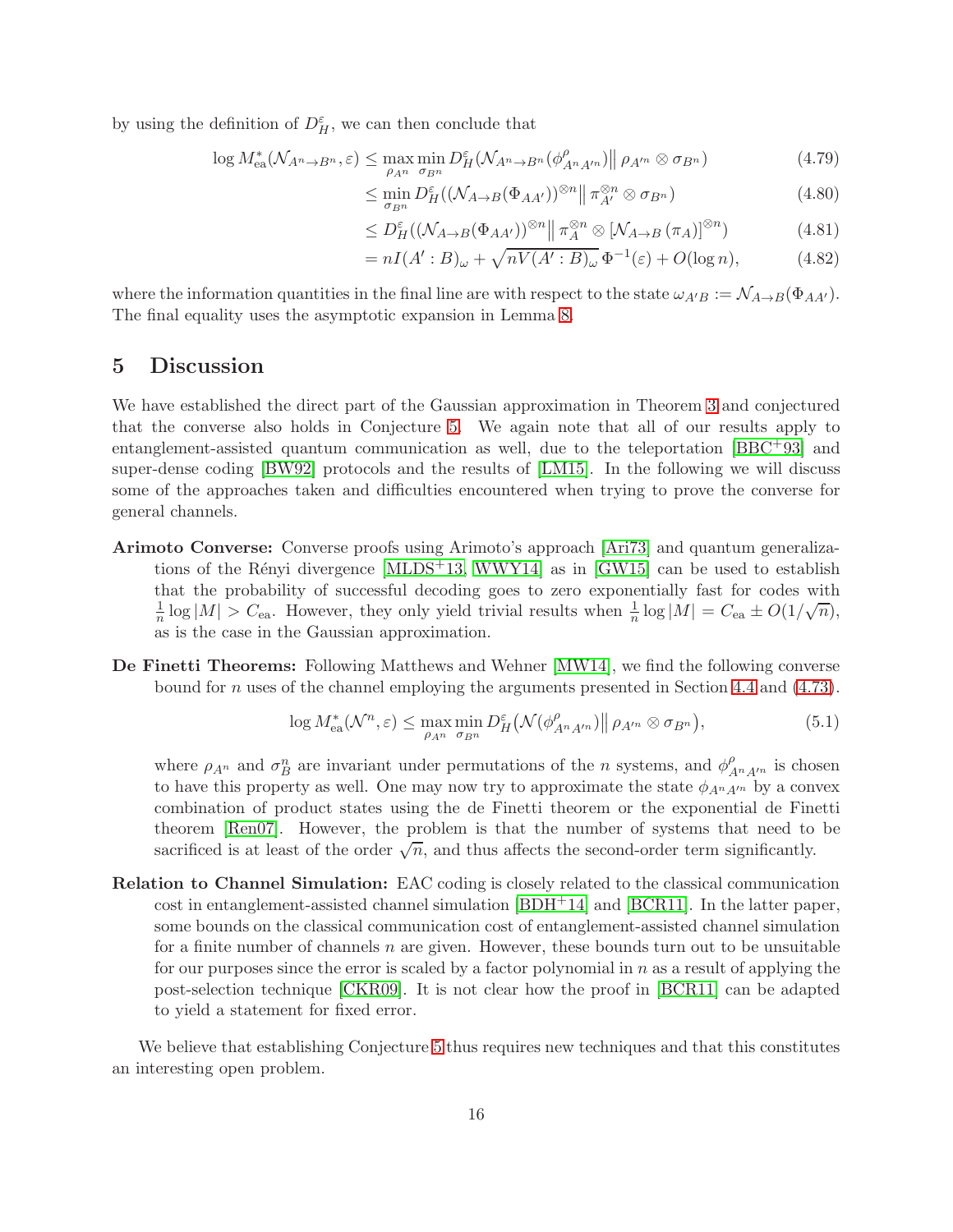Acknowledgements. We are especially grateful to Milan Mosonyi for insightful discussions and for his help in establishing the proof of Propositions [11](#page-9-0) and [14.](#page-12-0) We acknowledge discussions with Mario Berta, Ke Li, Will Matthews, and Andreas Winter, and we thank the Isaac Newton Institute (Cambridge) for its hospitality while part of this work was completed. MT is funded by the Ministry of Education (MOE) and National Research Foundation Singapore, as well as MOE Tier 3 Grant "Random numbers from quantum processes" (MOE2012-T3-1-009). MMW acknowledges startup funds from the Department of Physics and Astronomy at LSU, support from the NSF through Award No. CCF-1350397, and support from the DARPA Quiness Program through US Army Research Office award W31P4Q-12-1-0019.

## <span id="page-17-0"></span>A Heisenberg-Weyl Operators

For any  $x, z \in \{0, 1, \dots, d\}$  the Heisenberg-Weyl Operators  $X(x)$  and  $Z(z)$  are defined through their actions on the vectors of the qudit computational basis  $\{|j\rangle\}_{j\in\{0,1,\cdots,d-1\}}$  as follows:

$$
X(x)|j\rangle = |j \oplus x\rangle,\tag{A.1}
$$

$$
Z(z)|j\rangle = e^{2\pi i z j/d} |j\rangle, \tag{A.2}
$$

where  $j \oplus x = (j + x) \mod d$ . Also note that if  $d = 1$ , then both  $X(x)$  and  $Z(z)$  are equal to the identity operator.

## <span id="page-17-1"></span>B The Method of Types

In our proofs we employ the notion of *types* [\[Csi98\]](#page-19-12), and hence we briefly recall certain relevant definitions and properties here.

Let  $\mathcal X$  denote a discrete alphabet and fix  $n \in \mathbb N$ . The *type* (or empirical probability distribution)  $P_{x^n}$  of a sequence  $x^n \in \mathcal{X}^n$  is the empirical frequency of occurrences of each letter of  $\mathcal{X}$ , i.e.,  $P_{x^n}(a) := \frac{1}{n} \sum_{i=1}^n \delta_{x_i, a}$  for all  $a \in \mathcal{X}$ . Let  $\mathcal{P}_n$  denote the set of all types. The number of types,  $|\mathcal{P}_n|$ , satisfies the bound [\[CT91,](#page-19-13) Thm. 11.1.1]

<span id="page-17-2"></span>
$$
|\mathcal{P}_n| \le (n+1)^{|\mathcal{X}|}.\tag{B.1}
$$

For any type  $t \in \mathcal{P}_n$ , the *type class*  $\mathcal{T}^t$  of  $t$  is the set of sequences of type  $t$ , i.e.

$$
\mathcal{T}^t := \{ x^n \in \mathcal{X}^n : P_{x^n} = t \}. \tag{B.2}
$$

The number of types in a type class  $\mathcal{T}^t$  satisfies the following lower bound [\[Csi98,](#page-19-12) Lm. II.2]:

<span id="page-17-3"></span>
$$
|\mathcal{T}^t| \ge \frac{2^{nH(t)}}{(n+1)^{|\mathcal{X}|}},\tag{B.3}
$$

where  $H(t) := -\sum_{a \in \mathcal{X}} t(a) \log t(a)$ , is the Shannon entropy of the type.

Let q be any probability distribution on  $\mathcal{X}$ . For any sequence  $x^n = (x_1, x_2, \ldots, x_n) \in \mathcal{X}^n$ , let  $q^n(x^n) = \prod_{i=1}^n q(x_i)$ . Then, we have

<span id="page-17-4"></span>
$$
q^{n}(x^{n}) = 2^{-n(H(t) + D(t||q))}, \quad \text{where} \quad t = P_{x^{n}}
$$
 (B.4)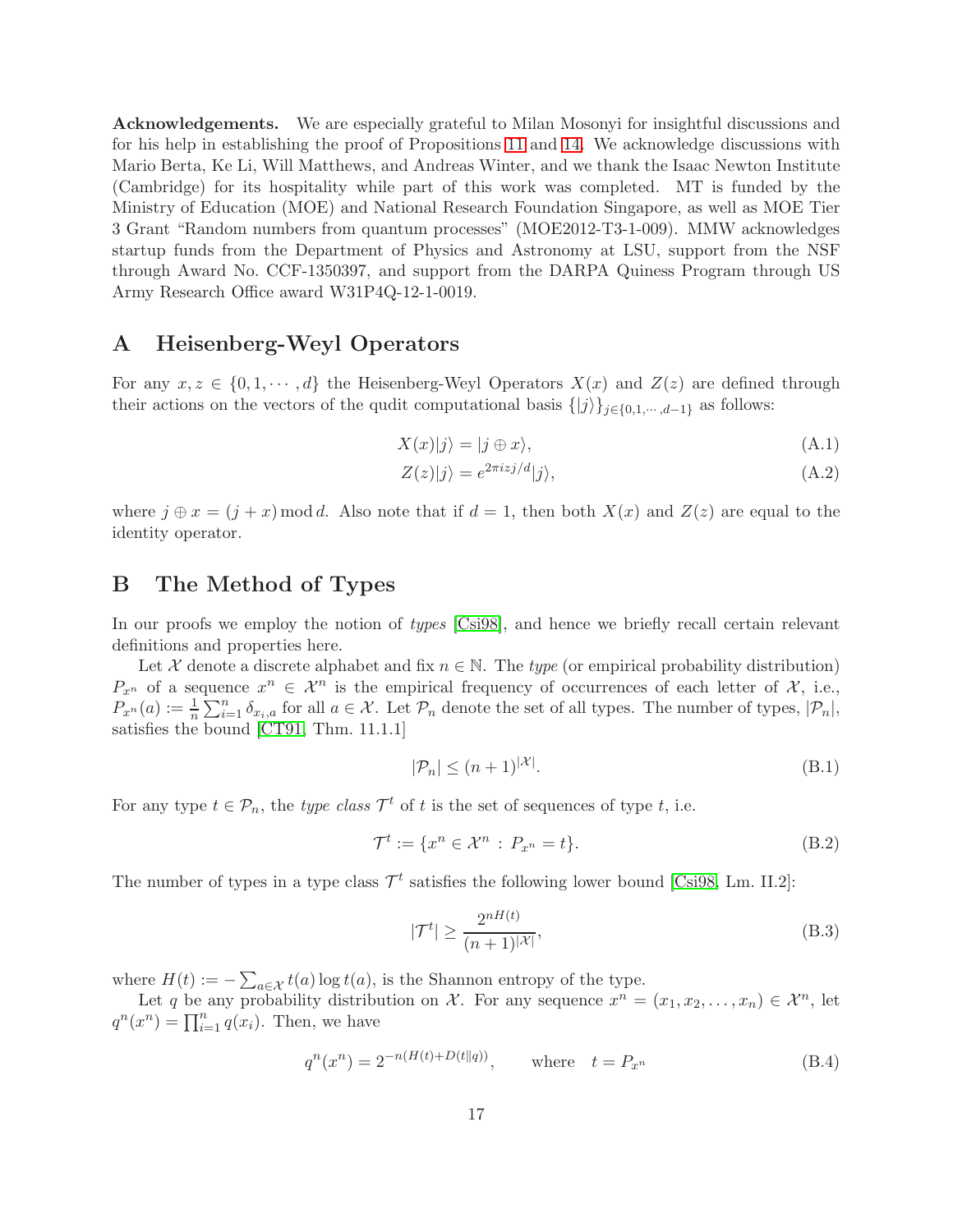is the type of  $x^n$  and  $D(t||q) := \sum_{a \in \mathcal{X}} t(a) \log \frac{t(a)}{q(a)}$  is the Kullback-Leibler divergence of the proba-bility distributions t and q. From [\(B.1\)](#page-17-2), [\(B.3\)](#page-17-3) and [\(B.4\)](#page-17-4) it follows that for any sequence  $x^n \in \mathcal{X}^n$ of type t,

<span id="page-18-8"></span>
$$
(n+1)^{|\mathcal{X}|}2^{nD(t||q)}q^n(x^n) = 2^{-nH(t)}(n+1)^{|\mathcal{X}|} \ge \frac{1}{|\mathcal{T}^t|}.
$$
\n(B.5)

Finally, for any  $\mu > 0$  we have [\[CT91,](#page-19-13) Eq. (11.98)]

<span id="page-18-7"></span>
$$
\sum_{\substack{x^n \in \mathcal{X}^n \\ D(P_{x^n} \| q) > \mu}} q^n(x^n) \le 2^{-n\left(\mu - |\mathcal{X}| \frac{\log(n+1)}{n}\right)}.
$$
\n(B.6)

## References

- <span id="page-18-10"></span>[Ari73] Suguru Arimoto. On the converse to the coding theorem for discrete memoryless channels. *IEEE Transactions on Information Theory*, 19(3):357–359, May 1973.
- <span id="page-18-5"></span>[BBC+93] Charles H. Bennett, Gilles Brassard, Claude Crépeau, Richard Jozsa, Asher Peres, and William K. Wootters. Teleporting an unknown quantum state via dual classical and Einstein-Podolsky-Rosen channels. *Physical Review Letters*, 70:1895–1899, 1993.
- <span id="page-18-4"></span>[BCR11] Mario Berta, Matthias Christandl, and Renato Renner. The quantum reverse Shannon theorem based on one-shot information theory. *Communications in Mathematical Physics*, 306(3):579–615, August 2011. arXiv:0912.3805.
- <span id="page-18-3"></span>[BDH+14] Charles H. Bennett, Igor Devetak, Aram W. Harrow, Peter W. Shor, and Andreas Winter. Quantum reverse Shannon theorem. *IEEE Transactions on Information Theory*, 60(5):1–34, May 2014. arXiv:0912.5537.
- <span id="page-18-6"></span>[BG14] Salman Beigi and Amin Gohari. Quantum achievability proof via collision relative entropy. *IEEE Transactions on Information Theory*, 60(12):7980–7986, December 2014. arXiv:1312.3822.
- <span id="page-18-2"></span>[Bow04] Garry Bowen. Quantum feedback channels. *IEEE Transactions on Information Theory*, 50(10):2429–2434, October 2004. arXiv:quant-ph/0209076.
- <span id="page-18-9"></span>[Bra11] Kamil Bradler. An infinite sequence of additive channels: The classical capacity of cloning channels. *IEEE Transactions on Information Theory*, 57(8):5497–5503, August 2011. arXiv:0903.1638.
- <span id="page-18-0"></span>[BSST99] Charles H. Bennett, Peter W. Shor, John A. Smolin, and Ashish V. Thapliyal. Entanglement-assisted classical capacity of noisy quantum channels. *Physical Review Letters*, 83(15):3081–3084, October 1999. arXiv:quant-ph/9904023.
- <span id="page-18-1"></span>[BSST02] Charles H. Bennett, Peter W. Shor, John A. Smolin, and Ashish V. Thapliyal. Entanglement-assisted capacity of a quantum channel and the reverse Shannon theorem. *IEEE Transactions on Information Theory*, 48:2637–2655, October 2002. arXiv:quant-ph/0106052.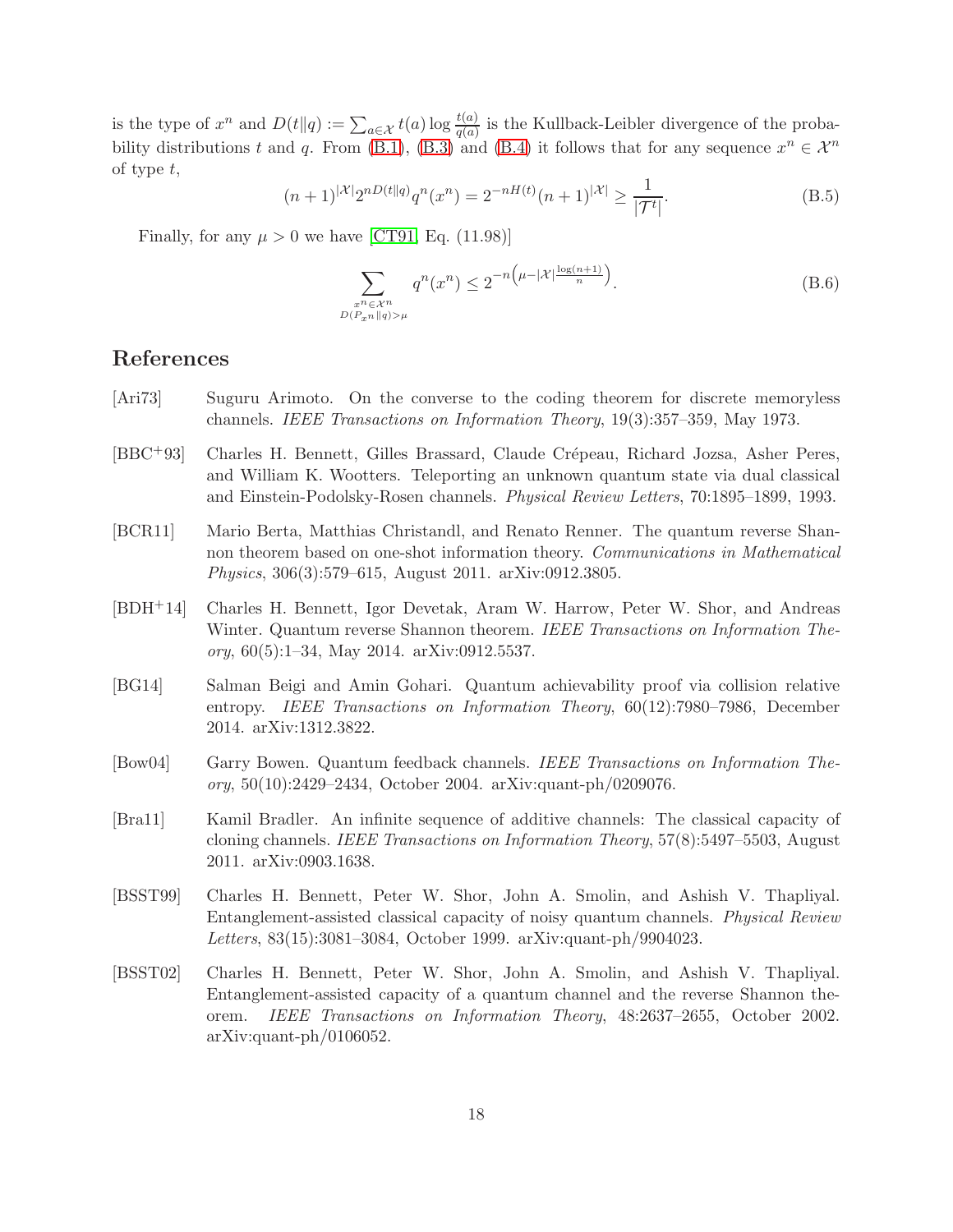- <span id="page-19-0"></span>[BW92] Charles H. Bennett and Stephen J. Wiesner. Communication via one- and two-particle operators on Einstein-Podolsky-Rosen states. *Physical Review Letters*, 69(20):2881– 2884, November 1992.
- <span id="page-19-11"></span>[CKR09] Matthias Christandl, Robert König, and Renato Renner. Postselection technique for quantum channels with applications to quantum cryptography. *Physical Review Letters*, 102(2):020504, January 2009. arXiv:0809.3019.
- <span id="page-19-3"></span>[CMW14] Tom Cooney, Milan Mosonyi, and Mark M. Wilde. Strong converse exponents for a quantum channel discrimination problem and quantum-feedback-assisted communication. August 2014. arXiv:1408.3373.
- <span id="page-19-12"></span>[Csi98] Imre Csisz´ar. The method of types. *IEEE Transactions on Information Theory*, 44(6):2505–2523, October 1998.
- <span id="page-19-13"></span>[CT91] Thomas M. Cover and Joy A. Thomas. *Elements of Information Theory*. Wiley-Interscience, 1991.
- <span id="page-19-6"></span>[DH13] Nilanjana Datta and Min-Hsiu Hsieh. One-shot entanglement-assisted quantum and classical communication. *IEEE Transactions on Information Theory*, 59(3):1929–1939, March 2013. arXiv:1105.3321.
- <span id="page-19-5"></span>[DL15] Nilanjana Datta and Felix Leditzky. Second-order asymptotics for source coding, dense coding and pure-state entanglement conversions. *IEEE Transactions on Information Theory*, 61(1):582–608, January 2015. arXiv:1403.2543.
- <span id="page-19-10"></span>[FHMV04] M. Fannes, B. Haegeman, M. Mosonyi, and D. Vanpeteghem. Additivity of minimal entropy output for a class of covariant channels. October 2004. arXiv:quant-ph/0410195.
- <span id="page-19-2"></span>[GW15] Manish K. Gupta and Mark M. Wilde. Multiplicativity of completely bounded pnorms implies a strong converse for entanglement-assisted capacity. *Communications in Mathematical Physics*, 334(2):867–887, March 2015. arXiv:1310.7028.
- <span id="page-19-1"></span>[Has09] Matthew B. Hastings. Superadditivity of communication capacity using entangled inputs. *Nature Physics*, 5:255–257, April 2009. arXiv:0809.3972.
- <span id="page-19-4"></span>[Hay09] Masahito Hayashi. Information spectrum approach to second-order coding rate in channel coding. *IEEE Transactions on Information Theory*, 55(11):4947–4966, November 2009. arXiv:0801.2242.
- <span id="page-19-8"></span>[HDW08] Min-Hsiu Hsieh, Igor Devetak, and Andreas Winter. Entanglement-assisted capacity of quantum multiple-access channels. *IEEE Transactions on Information Theory*, 54(7):3078–3090, July 2008. arXiv:quant-ph/0511228.
- <span id="page-19-9"></span>[HN03] Masahito Hayashi and Hiroshi Nagaoka. General formulas for capacity of classicalquantum channels. *IEEE Transactions on Information Theory*, 49(7):1753–1768, July 2003. arXiv:quant-ph/0206186.
- <span id="page-19-7"></span>[Hol02a] Alexander S. Holevo. On entanglement assisted classical capacity. *Journal of Mathematical Physics*, 43(9):4326–4333, September 2002. arXiv:quant-ph/0106075.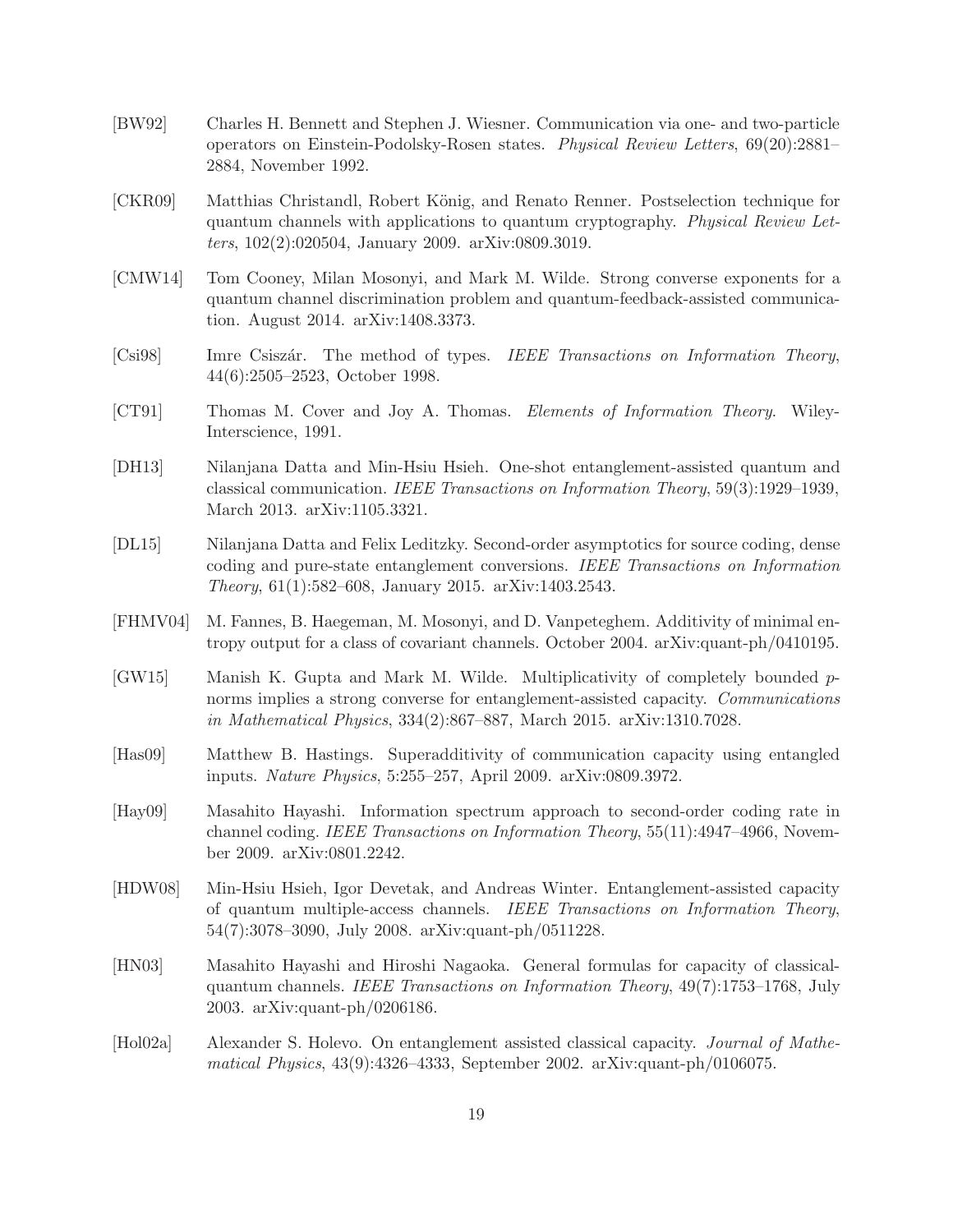- <span id="page-20-1"></span>[Hol02b] Alexander S. Holevo. Remarks on the classical capacity of quantum channel. December 2002. arXiv:quant-ph/0212025.
- <span id="page-20-12"></span>[HP91] Fumio Hiai and Dénes Petz. The proper formula for relative entropy and its asymptotics in quantum probability. *Communications in Mathematical Physics*, 143(1):99– 114, December 1991.
- <span id="page-20-0"></span>[HSR03] Michael Horodecki, Peter W. Shor, and Mary Beth Ruskai. Entanglement breaking channels. *Reviews in Mathematical Physics*, 15(6):629–641, August 2003. arXiv:quantph/0302031.
- <span id="page-20-7"></span>[KH13] Wataru Kumagai and Masahito Hayashi. Entanglement concentration is irreversible. *Physical Review Letters*, 111(13):130407, September 2013. arXiv:1305.6250.
- <span id="page-20-11"></span>[Li14] Ke Li. Second order asymptotics for quantum hypothesis testing. *Annals of Statistics*, 42(1):171–189, February 2014. arXiv:1208.1400.
- <span id="page-20-8"></span>[LM15] Debbie Leung and William Matthews. On the power of PPT-preserving and nonsignalling codes. *IEEE Transactions on Information Theory*, 61(8):4486–4499, August 2015. arXiv:1406.7142.
- <span id="page-20-13"></span>[MLDS<sup>+</sup>13] Martin Müller-Lennert, Frederic Dupuis, Oleg Szehr, Serge Fehr, and Marco Tomamichel. On quantum Rényi entropies: A new generalization and some properties. *Journal of Mathematical Physics*, 54(12):122203, December 2013. arXiv:1306.3142.
- <span id="page-20-10"></span>[MW14] William Matthews and Stephanie Wehner. Finite blocklength converse bounds for quantum channels. *IEEE Transactions on Information Theory*, 60(11):7317–7329, November 2014. arXiv:1210.4722.
- <span id="page-20-6"></span>[PPV10] Yury Polyanskiy, H. Vincent Poor, and Sergio Verd´u. Channel coding rate in the finite blocklength regime. *IEEE Transactions on Information Theory*, 56(5):2307–2359, May 2010.
- <span id="page-20-14"></span>[Ren07] Renato Renner. Symmetry of large physical systems implies independence of subsystems. *Nature Physics*, 3(9):645–649, July 2007. arXiv:quant-ph/0703069.
- <span id="page-20-3"></span>[Sha48] Claude E. Shannon. A mathematical theory of communication. *Bell System Technical Journal*, 27:379–423, 1948.
- <span id="page-20-4"></span>[Sha56] Claude E. Shannon. The zero-error capacity of a noisy channel. *IRE Transactions on Information Theory*, IT-2:8–19, 1956.
- <span id="page-20-5"></span>[Str62] Volker Strassen. Asymptotische Absch¨atzungen in Shannons Informationstheorie. In *Trans. Third Prague Conf. Inf. Theory*, pages 689–723, Prague, 1962.
- <span id="page-20-2"></span>[SW97] Benjamin Schumacher and Michael D. Westmoreland. Sending classical information via noisy quantum channels. *Physical Review A*, 56(1):131–138, July 1997.
- <span id="page-20-9"></span>[TBR15] Marco Tomamichel, Mario Berta, and Joseph M. Renes. Quantum coding with finite resources. April 2015. arXiv:1504.04617.